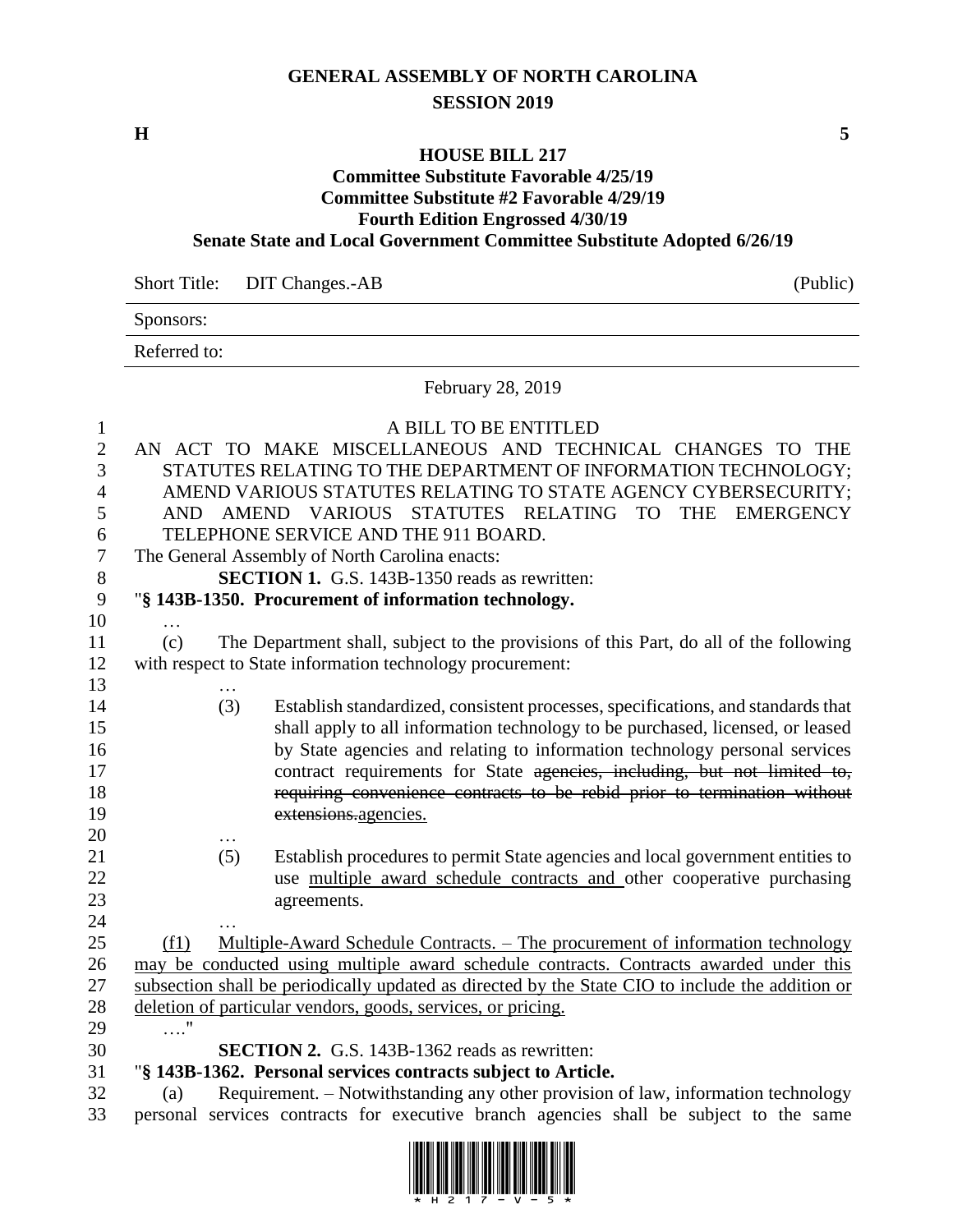|        | <b>General Assembly Of North Carolina</b><br><b>Session 2019</b>                                                |
|--------|-----------------------------------------------------------------------------------------------------------------|
| 1<br>2 | requirements and procedures as information technology service contracts, except as provided in<br>this section. |
| 3      | Certain Approvals Required. - Notwithstanding any provision of law to the contrary,<br>(b)                      |
| 4      | no information technology personal services contract, nor any contract that provides personnel                  |
| 5      | to perform information technology functions regardless of the cost of the contract, may be                      |
| 6      | established or renewed without written approval from the Department of Information Technology                   |
| 7      | and the Office of State Budget and Management. Technology. To facilitate compliance with this                   |
| 8      | requirement, the Department of Information Technology shall develop and document the                            |
| 9      | following:                                                                                                      |
| 10     | Standards for determining whether it is more appropriate for an agency to hire<br>$\leftrightarrow$             |
| 11     | an employee or use the services of a vendor.                                                                    |
| 12     | A a process to monitor all State agency information technology personal services<br>(2)                         |
| 13     | contracts, as well as any other State contracts providing personnel to perform information                      |
| 14     | technology functions.                                                                                           |
| 15     | A functions and a process for obtaining approval of contractor positions.<br>$\left(3\right)$                   |
| 16     | Creation of State Positions in Certain Cases. The Department of Information<br>$\left( e\right)$                |
| 17     | Technology shall review current information technology personal services contracts on an                        |
| 18     | ongoing basis and determine if each contractor is performing a function that could more                         |
| 19     | appropriately be performed by a State employee. Where the determination is made that a State                    |
| 20     | employee should be performing the function, the Department of Information Technology shall                      |
| 21     | work with the impacted agency and the Office of State Human Resources to identify or create                     |
| 22     | the position.                                                                                                   |
| 23     | Compliance Audits Required. The Department of Information Technology shall<br>(d)                               |
| 24     | conduct periodic audits of State agencies that are subject to this Article to determine the degree              |
| 25     | to which those agencies are complying with the rules and procedures that govern information                     |
| 26     | technology personal services contracts.                                                                         |
| 27     | Reporting Required. - The Department of Information Technology shall report<br>(e)                              |
| 28     | biennially to the Joint Legislative Oversight Committee on Information Technology and the                       |
| 29     | Fiscal Research Division on all of the following:                                                               |
| 30     | Its progress toward standardizing information technology personal services<br>$\leftrightarrow$                 |
| 31     | contracts.                                                                                                      |
| 32     | The the number of information technology service contractors in each State agency,<br>(2)                       |
| 33     | the cost for each, and the comparable cost, including benefits, of a State employee serving in that             |
| 34     | capacity rather than a contractor.                                                                              |
| 35     | The results of the compliance audits conducted pursuant to subsection (d) of<br>$\left(3\right)$                |
| 36     | this section.                                                                                                   |
| 37     | Information Technology Personal Services Contract Defined. – For purposes of this<br>(f)                        |
| 38     | section, the term "personal services contract" means a contract for services provided by a                      |
| 39     | professional individual as an independent contractor on a temporary or occasional basis.                        |
| 40     | Rules Required. The Department of Information Technology shall adopt rules<br>$\left( g\right)$                 |
| 41     | consistent with this section."                                                                                  |
| 42     | <b>SECTION 3.</b> G.S. 143-787(d) reads as rewritten:                                                           |
| 43     | The Office of the State Chief Information Officer shall ensure that the Section is<br>" $(d)$                   |
| 44     | provided with all necessary access to the Government Data Analytics Center and all other                        |
| 45     | information technology services."                                                                               |
| 46     | <b>SECTION 4.</b> G.S. 143B-1420(a) reads as rewritten:                                                         |
| 47     | Council Established. - The North Carolina Geographic Information Coordinating<br>"(a)                           |
| 48     | Council ("Council") is established to develop policies regarding the utilization of geographic                  |
| 49     | information, GIS systems, and other related technologies. The Council shall be responsible for                  |
| 50     | the following:                                                                                                  |
| 51     | Strategic planning.<br>(1)                                                                                      |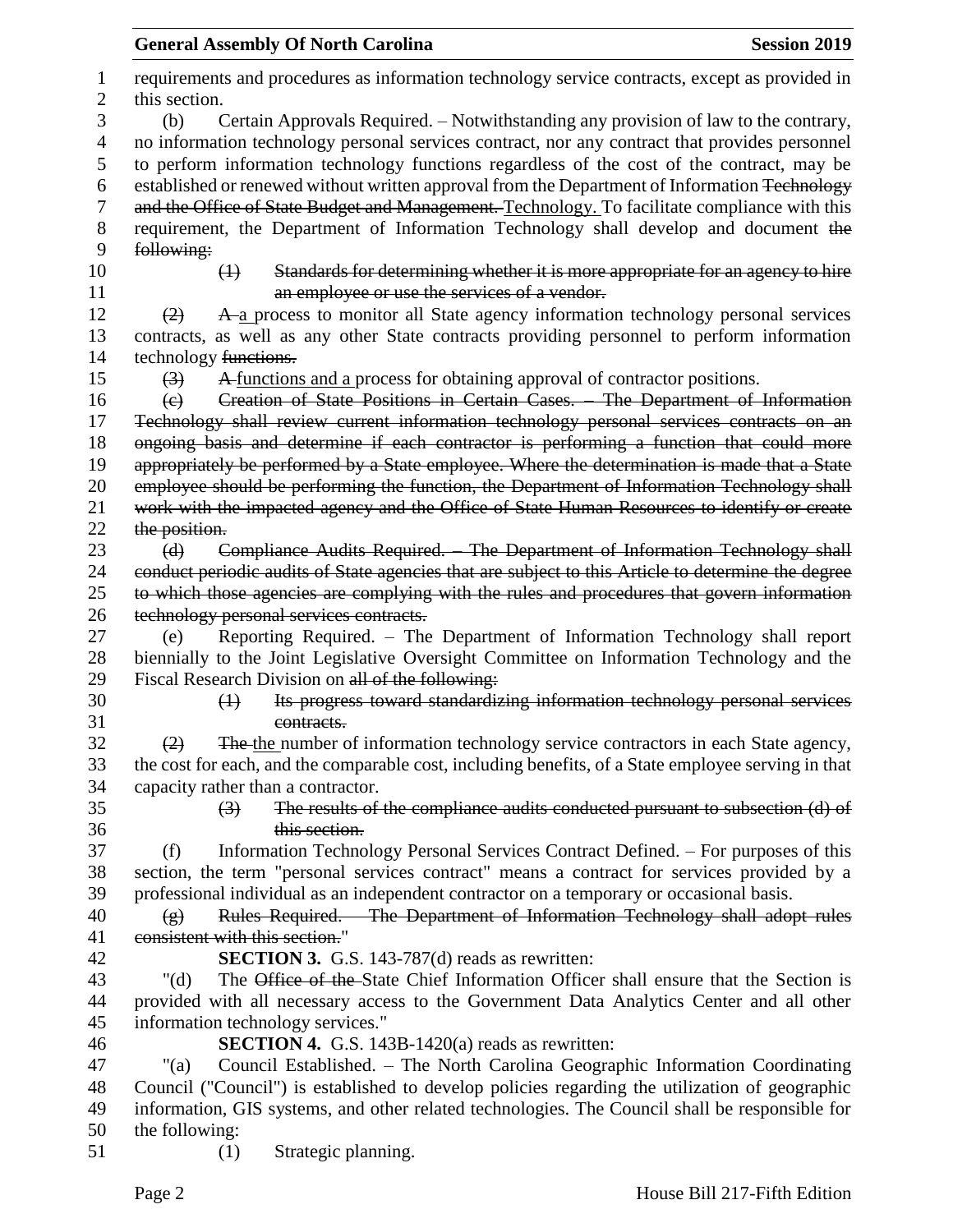|                  |                             | <b>General Assembly Of North Carolina</b>                                                          | <b>Session 2019</b> |
|------------------|-----------------------------|----------------------------------------------------------------------------------------------------|---------------------|
| $\mathbf{1}$     | (2)                         | Resolution of policy and technology issues.                                                        |                     |
| $\mathbf{2}$     | (3)                         | Coordination, direction, and oversight of State, local, and private GIS efforts.                   |                     |
| 3                |                             | Advising the Governor, the General Assembly, and the State Chief                                   |                     |
|                  | (4)                         |                                                                                                    |                     |
| $\overline{4}$   |                             | Information Officer as to needed directions, responsibilities, and funding                         |                     |
| 5                |                             | regarding geographic information.                                                                  |                     |
| 6                |                             | The purpose of this statewide geographic information coordination effort shall be to further       |                     |
| $\boldsymbol{7}$ |                             | cooperation among State, federal, and local government agencies; academic institutions; and the    |                     |
| $8\,$            |                             | private sector to improve the quality, access, cost-effectiveness, and utility of North Carolina's |                     |
| 9                |                             | geographic information and to promote geographic information as a strategic resource in the        |                     |
| 10               |                             | State. The Council shall be located in the Office of the Governor-Department of Information        |                     |
| 11               |                             | Technology for organizational, budgetary, and administrative purposes."                            |                     |
| 12               |                             | <b>SECTION 5.</b> G.S. 143B-1353 reads as rewritten:                                               |                     |
| 13               |                             | "§ 143B-1353. Financial interest of officers in sources of supply; acceptance of                   |                     |
| 14               |                             | bribes-bribes; gifts and favors regulated.                                                         |                     |
| 15               | (a)                         | Neither the State CIO, any deputy State CIO, or any other policy-making or                         |                     |
| 16               |                             | managerially exempt personnel shall be financially interested, or have any personal beneficial     |                     |
| 17               |                             | interest, either directly or indirectly, in the purchase of, or contract for, any information      |                     |
| 18               |                             | technology, nor in any firm, corporation, partnership, or association furnishing any information   |                     |
| 19               |                             | technology to the State government or any of its departments, institutions, or agencies, nor shall |                     |
| 20               |                             | any of these persons or any other Department employee accept or receive, directly or indirectly,   |                     |
| 21               |                             | from any person, firm, or corporation to whom any contract may be awarded, by rebate, gifts, or    |                     |
| 22               |                             | otherwise, any money or anything of value whatsoever, or any promise, obligation, or contract      |                     |
| 23               |                             | for future reward or compensation. agencies. Violation of this section is a Class F felony, and    |                     |
| 24               |                             | any person found guilty of a violation of this section shall, upon conviction, be removed from     |                     |
| 25               | State office or employment. |                                                                                                    |                     |
| 26               | (b)                         | The provisions of G.S. 133-32 shall apply to all Department employees."                            |                     |
| 27               |                             | <b>SECTION 6.(a)</b> G.S. 143B-1322(c) is amended by adding a new subdivision to read:             |                     |
| 28               |                             | "(22) Coordinate with the Department of Public Safety to manage statewide                          |                     |
| 29               |                             | response to cybersecurity incidents and significant cybersecurity incidents as                     |                     |
| 30               |                             | defined by G.S. 143B-1320."                                                                        |                     |
| 31               |                             | <b>SECTION 6.(b)</b> G.S. 166A-19.12 is amended by adding a new subdivision to read:               |                     |
| 32               | $\frac{123}{2}$             | Coordination with the State Chief Information Officer and the Adjutant                             |                     |
| 33               |                             | General to manage statewide response to cybersecurity incidents and                                |                     |
| 34               |                             | significant cybersecurity incidents as defined by G.S. 143B-1320. This                             |                     |
| 35               |                             | includes, but is not limited to:                                                                   |                     |
| 36               |                             | Development and promulgation of necessary policies, plans, and<br>$\underline{a}$ .                |                     |
| 37               |                             | procedures for cybersecurity and critical infrastructure protection; and                           |                     |
| 38               |                             | Annual review, update, and testing of cybersecurity incident response<br><u>b.</u>                 |                     |
| 39               |                             | plans and procedures."                                                                             |                     |
| 40               |                             | <b>SECTION 6.(c)</b> G.S. 143B-1321 is amended by adding a new subsection to read:                 |                     |
| 41               | " $(c)$                     | Such information technology information protected from public disclosure under                     |                     |
| 42               |                             | G.S. 132-6.1(c), including, but not limited to, security features of critical infrastructure,      |                     |
| 43               |                             | information technology systems, telecommunications networks, or electronic security systems,       |                     |
| 44               |                             | including hardware or software security, passwords, or security standards, procedures, processes,  |                     |
| 45               |                             | configurations, software, and codes, shall be kept confidential."                                  |                     |
| 46               |                             | SECTION 6.(d) G.S. 143B-1320 reads as rewritten:                                                   |                     |
| 47               |                             | "§ 143B-1320. Definitions; scope; exemptions.                                                      |                     |
| 48               | (a)                         | Definitions. – The following definitions apply in this Article:                                    |                     |
| 49               |                             |                                                                                                    |                     |
| 50               | (12)                        | Information technology security Cybersecurity incident. - A computer-,                             |                     |
| 51               |                             | network-, or paper-based activity that results directly or indirectly in misuse,                   |                     |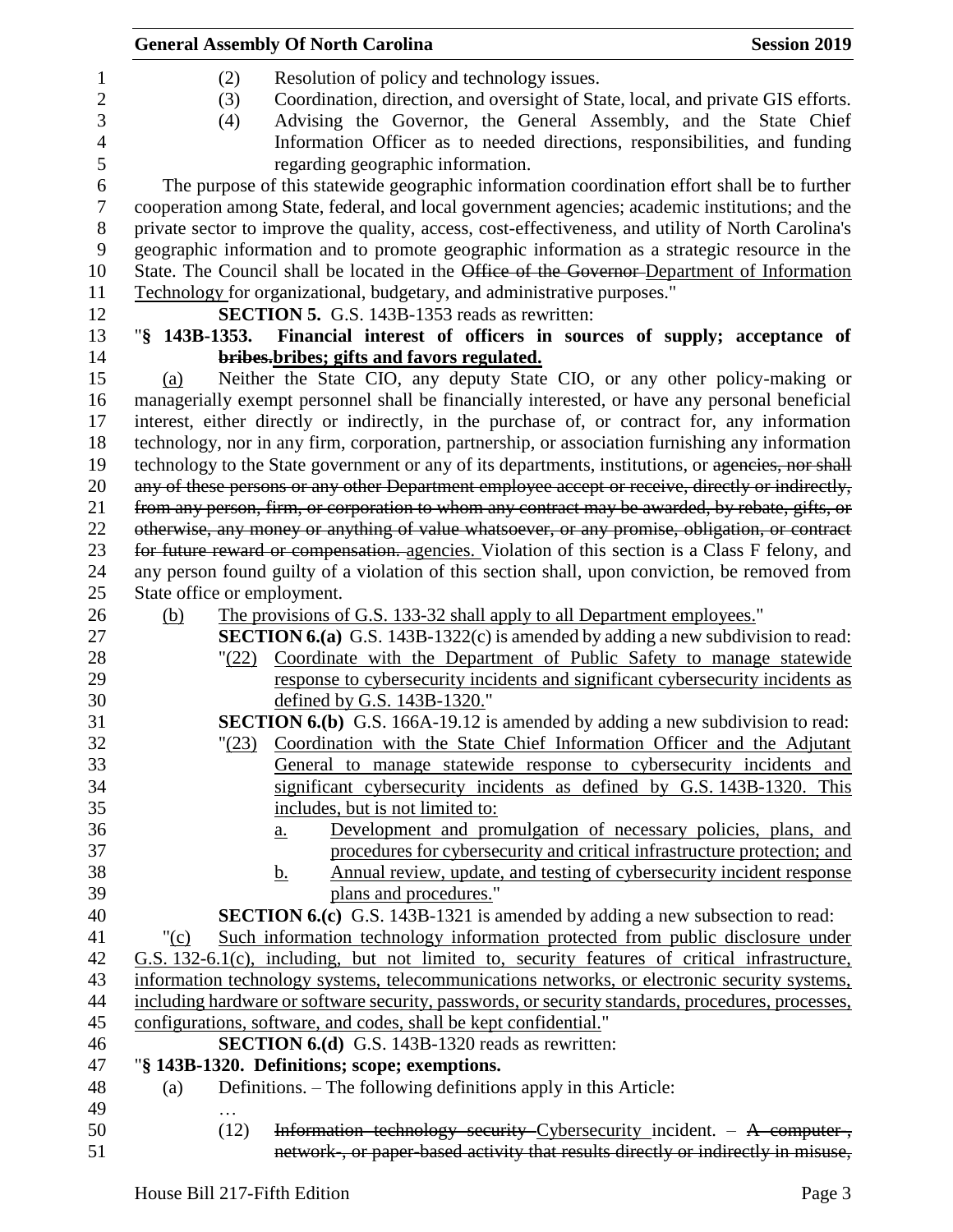|                                | <b>General Assembly Of North Carolina</b>                                                                                                                         | <b>Session 2019</b> |
|--------------------------------|-------------------------------------------------------------------------------------------------------------------------------------------------------------------|---------------------|
|                                | damage, denial of service, compromise of integrity, or loss of confidentiality                                                                                    |                     |
|                                | of a network, computer, application, or data. An occurrence that:                                                                                                 |                     |
|                                | Actually or imminently jeopardizes, without lawful authority, the<br>$\underline{a}$ .                                                                            |                     |
|                                | integrity, confidentiality, or availability of information or an                                                                                                  |                     |
|                                | information system; or                                                                                                                                            |                     |
|                                | Constitutes a violation or imminent threat of violation of law, security<br><u>b.</u>                                                                             |                     |
|                                | policies, privacy policies, security procedures, or acceptable use                                                                                                |                     |
|                                | policies.                                                                                                                                                         |                     |
|                                |                                                                                                                                                                   |                     |
| (15)                           | Security incident. A warning or indication of a threat to or breach of                                                                                            |                     |
|                                | information or computer security. The term also includes threats that have                                                                                        |                     |
|                                | already occurred. Significant cybersecurity incident. $-$ A cybersecurity                                                                                         |                     |
|                                | incident that is likely to result in demonstrable harm to the State's security                                                                                    |                     |
|                                | interests, economy, critical infrastructure, or to the public confidence, civil                                                                                   |                     |
|                                | liberties, or public health and safety of the residents of North Carolina. A                                                                                      |                     |
|                                | significant cybersecurity incident is determined by the following factors:                                                                                        |                     |
|                                | Incidents that meet thresholds identified by the Department jointly<br>a.                                                                                         |                     |
|                                | with the Department of Public Safety that involve information:                                                                                                    |                     |
|                                | That is not releasable to the public and that is restricted or<br><u>1.</u>                                                                                       |                     |
|                                | highly restricted according to Statewide Data Classification                                                                                                      |                     |
|                                | and Handling Policy; or                                                                                                                                           |                     |
|                                | That involves the exfiltration, modification, deletion, or<br><u>2.</u>                                                                                           |                     |
|                                | unauthorized access, or lack of availability to information or                                                                                                    |                     |
|                                | systems within certain parameters to include (i) a specific<br>threshold of number of records or users affected as defined in                                     |                     |
|                                | G.S. 75-65 or (ii) any additional data types with required                                                                                                        |                     |
|                                | security controls.                                                                                                                                                |                     |
|                                | Incidents that involve information that is not recoverable or cannot be<br><u>b.</u>                                                                              |                     |
|                                | recovered within defined time lines required to meet operational                                                                                                  |                     |
|                                | commitments defined jointly by the State agency and the Department                                                                                                |                     |
|                                | or can be recovered only through additional measures and has a high                                                                                               |                     |
|                                | or medium functional impact to the mission of an agency.                                                                                                          |                     |
|                                |                                                                                                                                                                   |                     |
|                                | SECTION 6.(e) G.S. 143B-1379 reads as rewritten:                                                                                                                  |                     |
|                                | "§ 143B-1379. State agency cooperation; liaisons.cooperation and training; liaisons; county                                                                       |                     |
|                                | and municipal government reporting.                                                                                                                               |                     |
| (a)                            | The head of each principal department and Council of State agency shall cooperate                                                                                 |                     |
|                                | with the State CIO in the discharge of the State CIO's duties by providing the following                                                                          |                     |
| information to the Department: |                                                                                                                                                                   |                     |
| (1)                            | The full details of the State agency's information technology and operational                                                                                     |                     |
|                                | requirements and of all the agency's information technology security                                                                                              |                     |
|                                | significant cybersecurity incidents within 24 hours of confirmation.                                                                                              |                     |
| (2)                            | Comprehensive information concerning the information technology security                                                                                          |                     |
|                                | employed to protect the agency's information technology-data, including                                                                                           |                     |
|                                | documentation and reporting of remedial or corrective action plans to address<br>any deficiencies in the information security policies, procedures, and practices |                     |
|                                | of the State agency.                                                                                                                                              |                     |
| (3)                            | A forecast of the parameters of the agency's projected future information                                                                                         |                     |
|                                | technology security cybersecurity and privacy needs and capabilities.                                                                                             |                     |
| (4)                            | Designating an agency liaison in the information technology area to                                                                                               |                     |
|                                | coordinate with the State CIO. The liaison shall be subject to a criminal                                                                                         |                     |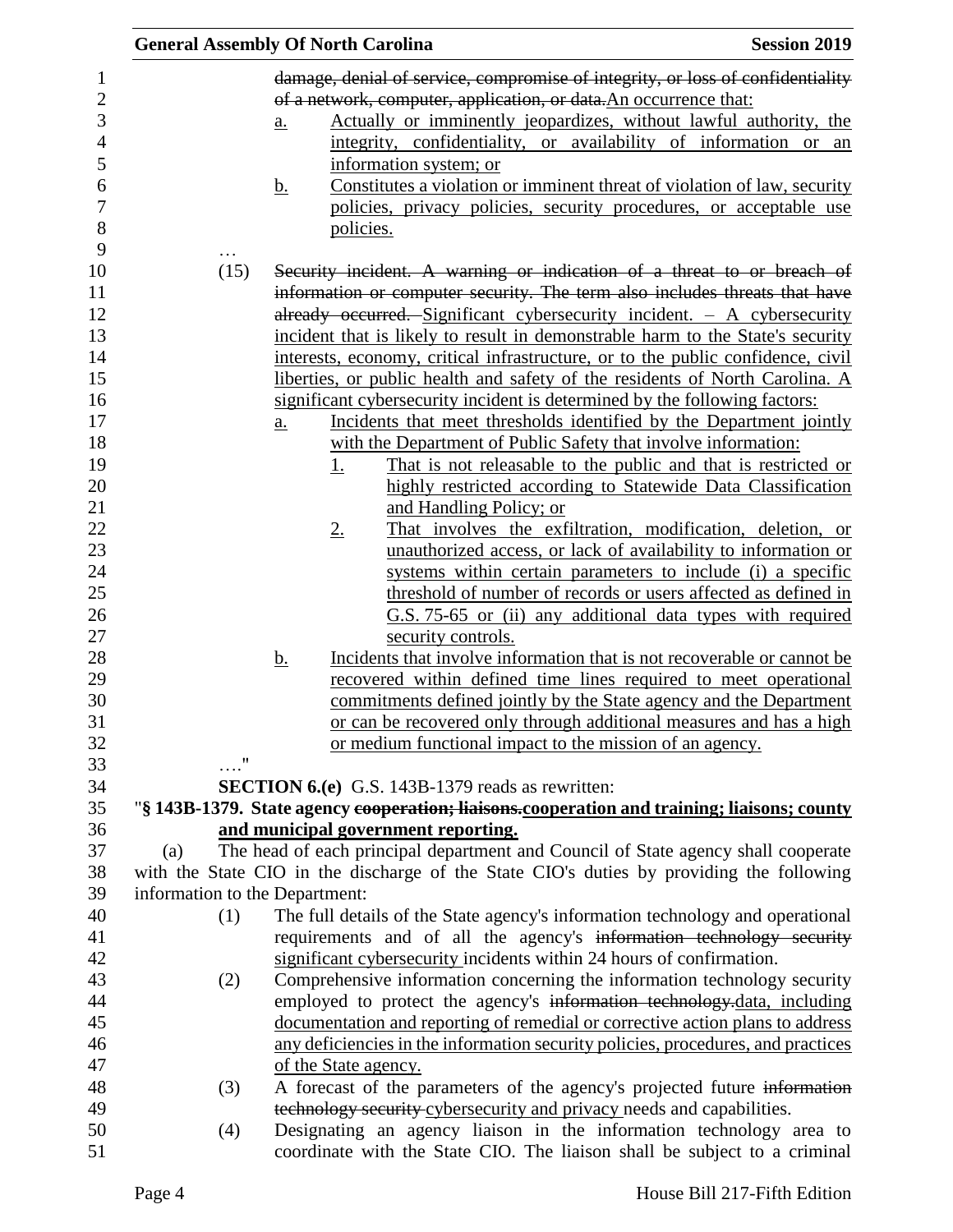|                  | <b>General Assembly Of North Carolina</b>                                                                                                                                                           | <b>Session 2019</b> |
|------------------|-----------------------------------------------------------------------------------------------------------------------------------------------------------------------------------------------------|---------------------|
|                  | background report from the State Repository of Criminal Histories, which<br>shall be provided by the State Bureau of Investigation upon its receiving                                               |                     |
|                  | fingerprints from the liaison. Military personnel with a valid secret security                                                                                                                      |                     |
|                  | clearance or a favorable Tier 3 security clearance investigation are exempt                                                                                                                         |                     |
|                  | from this requirement. If the liaison has been a resident of this State for less                                                                                                                    |                     |
|                  | than five years, the background report shall include a review of criminal                                                                                                                           |                     |
|                  | information from both the State and National Repositories of Criminal                                                                                                                               |                     |
|                  | Histories. The criminal background report shall be provided to the State CIO                                                                                                                        |                     |
|                  | and the head of the agency. In addition, all personnel in the Office of the State                                                                                                                   |                     |
|                  | Auditor who are responsible for information technology security reviews shall<br>be subject to a criminal background report from the State Repository of                                            |                     |
|                  | Criminal Histories, which shall be provided by the State Bureau of                                                                                                                                  |                     |
|                  | Investigation upon receiving fingerprints from the personnel designated by the                                                                                                                      |                     |
|                  | State Auditor. For designated personnel who have been residents of this State                                                                                                                       |                     |
|                  | for less than five years, the background report shall include a review of                                                                                                                           |                     |
|                  | criminal information from both the State and National Repositories of                                                                                                                               |                     |
|                  | Criminal Histories. The criminal background reports shall be provided to the                                                                                                                        |                     |
|                  | State Auditor. Criminal histories provided pursuant to this subdivision are not                                                                                                                     |                     |
|                  | public records under Chapter 132 of the General Statutes.                                                                                                                                           |                     |
| (5)              | Completing mandatory annual security awareness training and reporting<br>compliance for all personnel, including contractors and other users of State                                               |                     |
|                  | information technology systems.                                                                                                                                                                     |                     |
| (b)              | The information provided by State agencies to the State CIO under this section is                                                                                                                   |                     |
|                  | protected from public disclosure pursuant to G.S. 132-6.1(c).                                                                                                                                       |                     |
| (c)              | County and municipal government agencies shall report cybersecurity incidents to the                                                                                                                |                     |
|                  | Department. Information shared as part of this process will be protected from public disclosure                                                                                                     |                     |
|                  | under G.S. 132-6.1(c). Private sector entities are encouraged to report cybersecurity incidents to                                                                                                  |                     |
| the Department." |                                                                                                                                                                                                     |                     |
|                  | <b>SECTION 6.(f)</b> G.S. 143B-1376 reads as rewritten:                                                                                                                                             |                     |
| (a)              | "§ 143B-1376. Statewide security and privacy standards.<br>The State CIO shall be responsible for the security and privacy of all State information                                                 |                     |
|                  | technology systems and associated data. The State CIO shall manage all executive branch                                                                                                             |                     |
|                  | information technology security and shall establish a statewide standard for information                                                                                                            |                     |
|                  | technology security and privacy to maximize the functionality, security, and interoperability of                                                                                                    |                     |
|                  | the State's distributed information technology assets, including, but not limited to, data                                                                                                          |                     |
|                  | classification and management, communications, and encryption technologies. The State CIO                                                                                                           |                     |
|                  | shall review and revise the security standards annually. As part of this function, the State CIO                                                                                                    |                     |
|                  | shall review periodically existing security and privacy standards and practices in place among                                                                                                      |                     |
|                  | the various State agencies to determine whether those standards and practices meet statewide                                                                                                        |                     |
|                  | security security, privacy, and encryption requirements. The State CIO shall ensure that State                                                                                                      |                     |
|                  | agencies are periodically testing and evaluating information security controls and techniques for<br>effective implementation and that all agency and contracted personnel are held accountable for |                     |
|                  | complying with the statewide information security program. The State CIO may assume the                                                                                                             |                     |
|                  | direct responsibility of providing for the information technology security of any State agency                                                                                                      |                     |
|                  | that fails to adhere to security and privacy standards adopted under this Article.                                                                                                                  |                     |
| $\ldots$ "       |                                                                                                                                                                                                     |                     |
|                  | <b>SECTION 6.(g)</b> G.S. 143B-1378 reads as rewritten:                                                                                                                                             |                     |
|                  | "§ 143B-1378. Assessment of agency compliance with security-cybersecurity standards.                                                                                                                |                     |
|                  | At a minimum, the State CIO shall annually assess the ability of each State agency, and each                                                                                                        |                     |
|                  | agency's contracted vendors, to comply with the current security cybersecurity enterprise-wide                                                                                                      |                     |
|                  | set of standards established pursuant to this section. The assessment shall include, at a minimum,                                                                                                  |                     |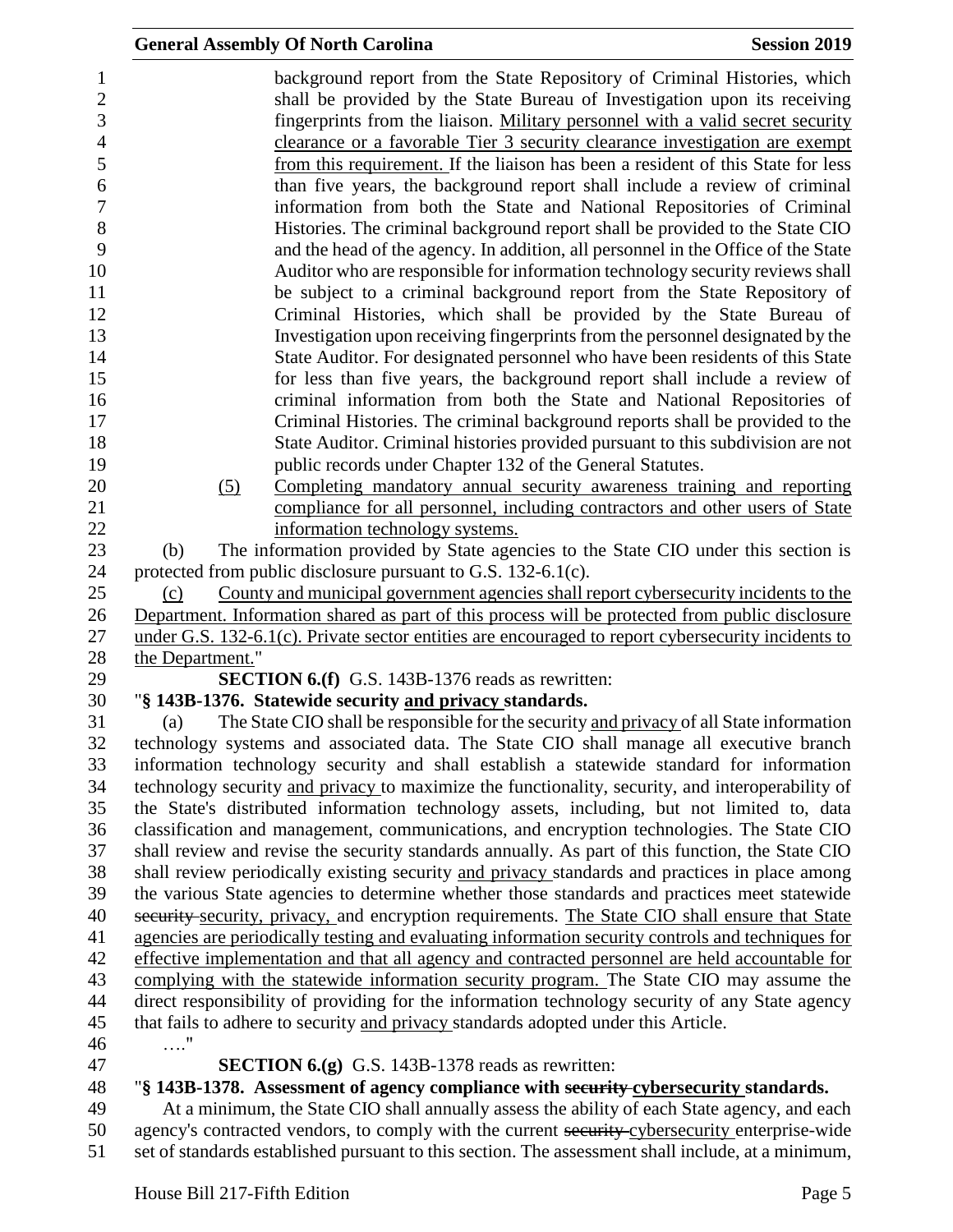# **General Assembly Of North Carolina Session 2019**

| $\mathbf{1}$   |                            | the rate of compliance with the enterprise-wide security standards and an assessment of security  |
|----------------|----------------------------|---------------------------------------------------------------------------------------------------|
| $\overline{2}$ |                            | organization, security practices, security information standards, network security architecture,  |
| 3              |                            | and current expenditures of State funds for information technology security. The assessment of    |
| $\overline{4}$ |                            | a State agency shall also estimate the initial cost to implement the security measures needed for |
| 5              |                            | agencies to fully comply with the standards. standards as well as the costs over the lifecycle of |
| 6              |                            | the State agency information system. Each State agency shall submit information required by the   |
| $\tau$         |                            | State CIO for purposes of this assessment. The State CIO shall include the information obtained   |
| $8\,$          |                            | from the assessment in the State Information Technology Plan."                                    |
| 9              |                            | <b>SECTION 7.(a)</b> G.S. 143B-1400 reads as rewritten:                                           |
| 10             | "§ 143B-1400. Definitions. |                                                                                                   |
| 11             |                            | The following definitions apply in this Part.                                                     |
| 12             | (1)                        | 911 Board. - The 911 Board established in G.S. 143B-1401.                                         |
| 13             | (2)                        | 911 Fund. – The North Carolina 911 Fund established in G.S. 143B-1403.                            |
| 14             | (3)                        | 911 State Plan. - A document prepared, maintained, and updated by the 911                         |
| 15             |                            | Board that provides a comprehensive plan for communicating 911 call                               |
| 16             |                            | information across networks and among PSAPs, addresses all aspects of the                         |
| 17             |                            | State's 911 system, and describes the allowable uses of revenue in-the 911                        |
| 18             |                            | Fund-Fund, including, but not limited to, transfer of 911 calls between                           |
| 19             |                            | geographically dispersed PSAPs, increased aggregation and sharing of call                         |
| 20             |                            | taking data, resources, procedures, standards, and requirements to improve                        |
| 21             |                            | emergency response and implementation of a NG911 network.                                         |
| 22             | (4)                        | 911 system. - An emergency communications system using any available                              |
| 23             |                            | technology that does all of the following:                                                        |
| 24             |                            | Enables the user of a communications service connection to reach a<br>a.                          |
| 25             |                            | PSAP by dialing the digits 911.                                                                   |
| 26             |                            | Provides enhanced 911 service.<br>b.                                                              |
| 27             |                            | Delivers 911 calls to the State ESInet<br>provided<br>as<br>by<br>$\underline{c}$ .               |
| 28             |                            | G.S. 143B-1406(e1) or a Next Generation 911 Network.                                              |
| 29             | (5)                        | 911 system provider. – An entity that provides $a$ -an Enhanced 911 or NG911                      |
| 30             |                            | system to a PSAP.                                                                                 |
| 31             | (5a)                       | <u>Agent. – An agent is an authorized person, including an employee, contractor,</u>              |
| 32             |                            | or volunteer, who has one or more roles in a PSAP or for a communications                         |
| 33             |                            | service provider. An agent can also be an automaton in some circumstances.                        |
| 34             | (6)                        | Back-up PSAP. – The capability to operate as part of the 911 System and all                       |
| 35             |                            | other features of its associated primary PSAP. The term includes a back-up                        |
| 36             |                            | PSAP that receives 911 calls only when they are transferred from the primary                      |
| 37             |                            | PSAP or on an alternate routing basis when calls cannot be completed to the                       |
| 38             |                            | primary PSAP.                                                                                     |
| 39             | (7)                        | Call taking. – The act of processing a 911 call for emergency assistance by a                     |
| 40             |                            | primary PSAP, including the use of 911 system equipment, call classification,                     |
| 41             |                            | location of a caller, determination of the appropriate response level for                         |
| 42             |                            | emergency responders, and dispatching 911 call information to the                                 |
| 43             |                            | appropriate responder.                                                                            |
| 44             | (8)                        | Commercial Mobile Radio Service (CMRS). – Defined in 47 C.F.R. § 20.3.                            |
| 45             | (9)                        | Communications service. – Any of the following:                                                   |
| 46             |                            | The<br>transmission,<br>routing<br>real-time<br>conveyance,<br>of<br><b>or</b><br>a.              |
| 47             |                            | communications to a point or between or among points by or through                                |
| 48             |                            | any electronic, radio, satellite, cable, optical, microwave, wireline,                            |
| 49             |                            | wireless, Internet protocol, or other medium or method, regardless of                             |
| 50             |                            | the protocol used.                                                                                |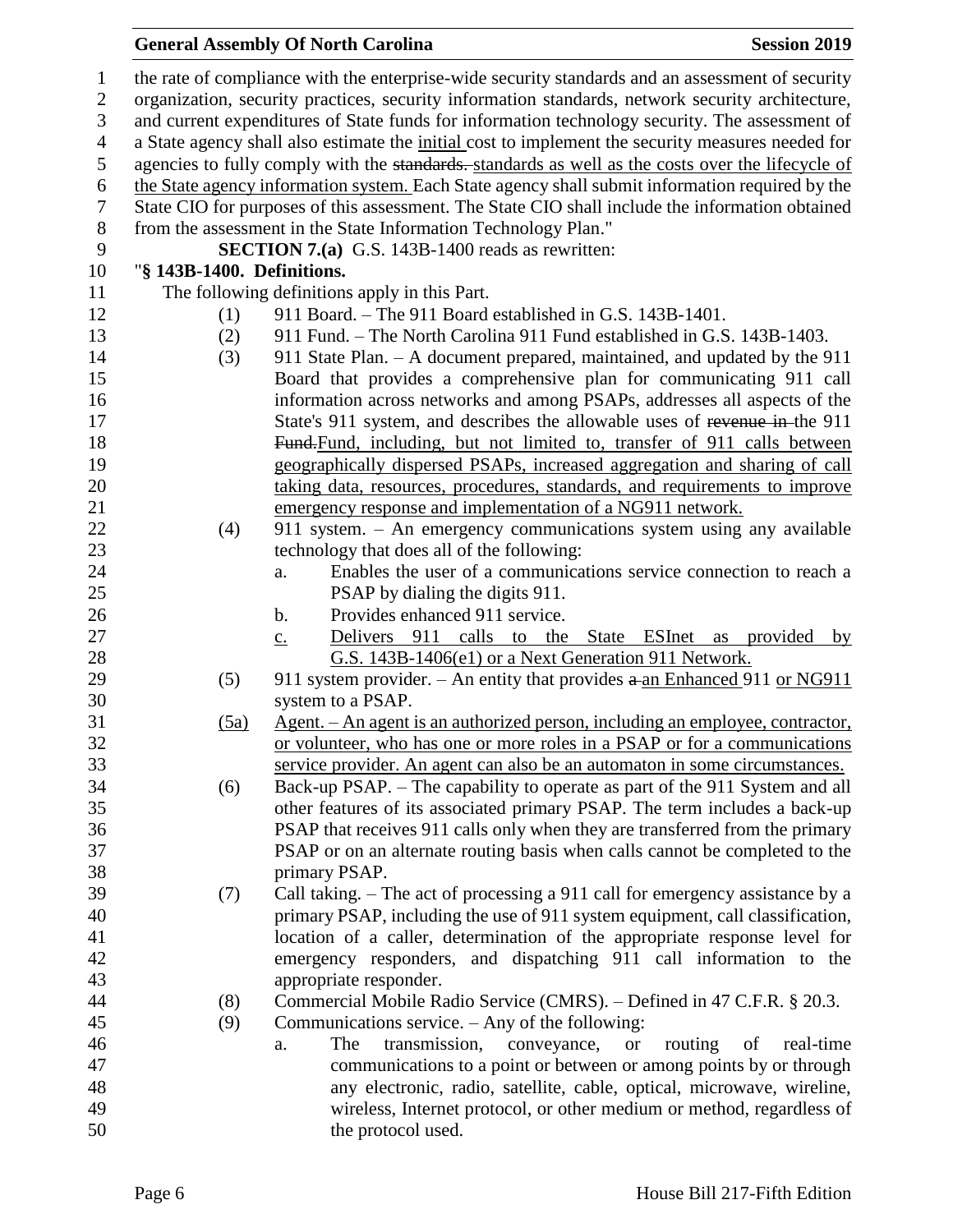|       | <b>Session 2019</b><br><b>General Assembly Of North Carolina</b>                      |
|-------|---------------------------------------------------------------------------------------|
|       | $\mathbf b$ .<br>The ability to receive and terminate voice calls, text-to-911, short |
|       | message service (SMS) or other messages, videos, data, or other forms                 |
|       | of communication to, from, and between the public switched                            |
|       | telephone network, wireless networks, IP-enabled networks, or any                     |
|       | other communications network.                                                         |
|       | Interconnected VoIP service.<br>$C_{\bullet}$                                         |
| (10)  | Communications service connection. - Each telephone number or trunk                   |
|       | assigned to a residential or commercial subscriber by a communications                |
|       | service provider, without regard to technology deployed.                              |
| (11)  | Communications service provider. – An entity that provides communications             |
|       | service to a subscriber.                                                              |
| (12)  | CMRS connection. – Each mobile handset telephone number assigned to a                 |
|       | CMRS subscriber with a place of primary use in North Carolina.                        |
|       |                                                                                       |
| (13)  | CMRS provider. - An entity, whether facilities-based or nonfacilities-based,          |
|       | that is licensed by the Federal Communications Commission to provide                  |
|       | CMRS or that resells CMRS within North Carolina.                                      |
| (13a) | <u>Emergency medical dispatch. – The management of requests for emergency</u>         |
|       | medical assistance by utilizing a system of:                                          |
|       | A tiered response or priority dispatching of emergency medical<br>$\underline{a}$ .   |
|       | resources based on the level of medical assistance appropriate for the                |
|       | victim; and                                                                           |
|       | Pre-arrival first aid or other medical instructions given by trained<br><u>b.</u>     |
|       | telecommunicators responsible for receiving 911 calls and dispatching                 |
|       | emergency response services.                                                          |
| (14)  | Enhanced 911 service. – Directing a 911 call to an appropriate PSAP by                |
|       | selective routing or other means based on the geographical location from              |
|       | which the call originated and providing information defining the approximate          |
|       | geographic location and the telephone number of a 911 caller, in accordance           |
|       | with the FCC Order.                                                                   |
| (15)  | Exchange access facility. – The access from a subscriber's premises to the            |
|       | telephone system of a service supplier. The term includes service supplier            |
|       | provided access lines, private branch exchange trunks, and centrex network            |
|       | access registers, as defined by applicable tariffs approved by the North              |
|       | Carolina Utilities Commission. The term does not include service supplier             |
|       | operated telephone pay station lines, Wide<br>Area<br>owned<br>and                    |
|       | Telecommunications Service (WATS), Foreign Exchange (FX), or incoming                 |
|       | only lines.                                                                           |
| (16)  | FCC Order. – The Order of the Federal Communications Commission FCC                   |
|       | Docket No. 94-102, adopted on December 1, 1997, and any consent decrees,              |
|       | rules, and regulations adopted by the Federal Communications Commission               |
|       | pursuant to the Order.                                                                |
| (17)  | GIS mapping. GIS. - Computerized geographical information that can be used            |
|       | to assist in locating a person who calls emergency assistance, including              |
|       | mapping elements such as street centerlines, ortho photography, and oblique           |
|       | imaging or other imaging, and geospatial call routing to deliver 911 calls to         |
|       | an appropriate PSAP.                                                                  |
| (18)  | Interconnected VoIP service. $-$ Defined in 47 C.F.R. § 9.3.                          |
| (19)  | Local exchange carrier. $-$ An entity that is authorized to provide telephone         |
|       | exchange service or exchange access in North Carolina.                                |
| (19a) | Next generation 911 network. – Managed Internet Protocol based networks,              |
|       | gateways, functional elements, and databases that augment E-911 features and          |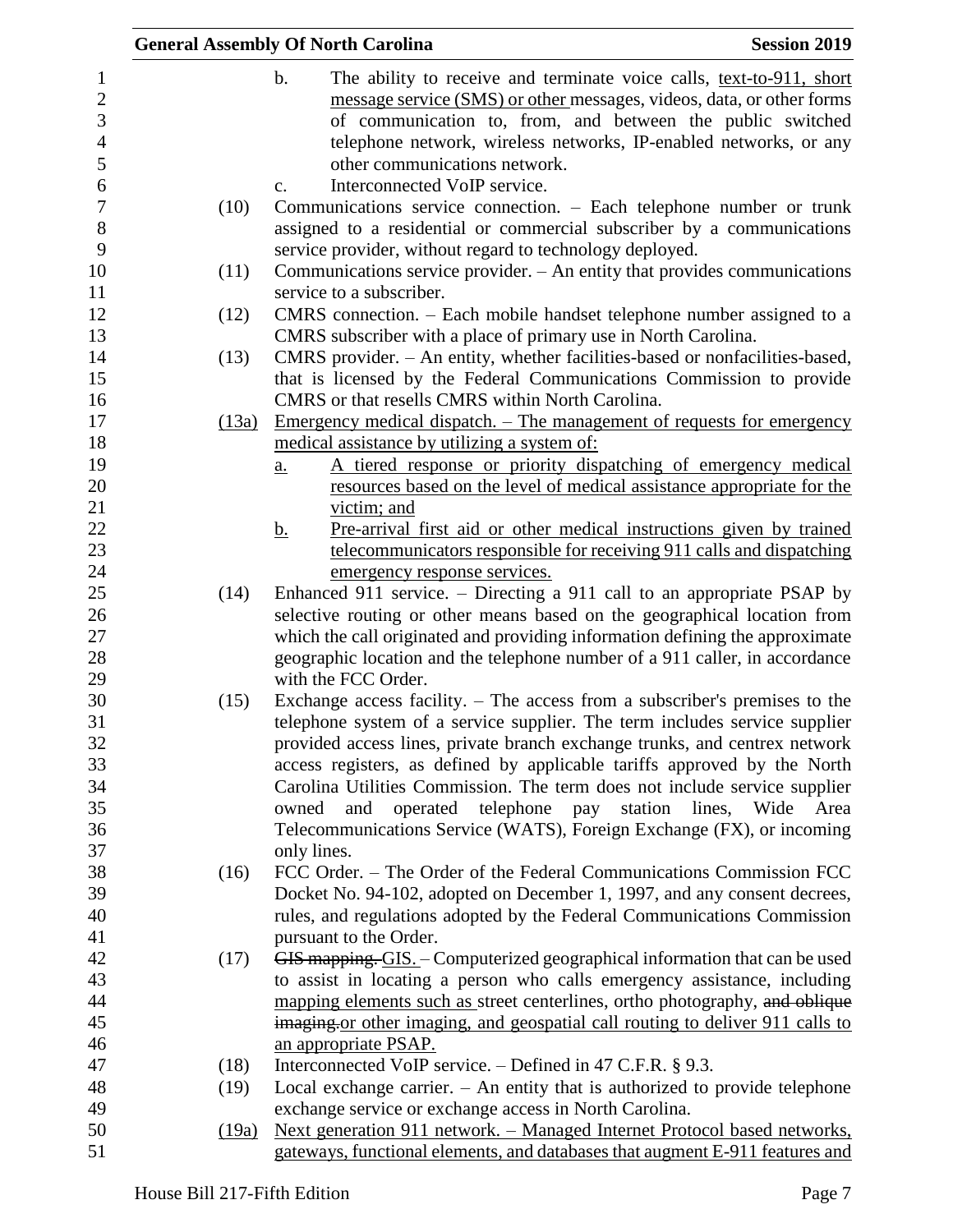|                |            |       | <b>General Assembly Of North Carolina</b><br><b>Session 2019</b>                                                                                          |
|----------------|------------|-------|-----------------------------------------------------------------------------------------------------------------------------------------------------------|
| $\mathbf{1}$   |            |       | functions enabling the public to transmit digital information to public safety                                                                            |
| $\overline{2}$ |            |       | answering points replacing Enhanced 911, that maintains P.01 for Basic 911                                                                                |
| 3              |            |       | or Enhanced 911 services or NENA i3 Solution standard for NG911 services,                                                                                 |
| $\overline{4}$ |            |       | and that includes Emergency Service IP Network (ESInet), GIS,                                                                                             |
| 5              |            |       | cybersecurity, and other system components.                                                                                                               |
| 6              |            | (20)  | Next generation 911 system. - An IP-enabled-Internet Protocol-enabled                                                                                     |
| $\overline{7}$ |            |       | emergency communications system using Internet Protocol, or any other                                                                                     |
| 8              |            |       | available technology, to enable enabling the user-public or subscriber of a                                                                               |
| 9              |            |       | communications service to reach an appropriate PSAP by sending the digits                                                                                 |
| 10             |            |       | 911 via dialing, text, or short message service (SMS), or any other                                                                                       |
| 11             |            |       | technological means.                                                                                                                                      |
| 12             |            | (21)  | Next generation 911 system provider. $-$ An entity that provides a next                                                                                   |
| 13             |            |       | generation or IP-enabled 911 system to a PSAP.                                                                                                            |
| 14             |            | (22)  | wireless telecommunications service. – A<br>Prepaid<br>wireless                                                                                           |
| 15             |            |       | telecommunications service that allows a caller to dial 911 to access the 911                                                                             |
| 16             |            |       | system, which service must be paid for in advance and is sold in                                                                                          |
| 17             |            |       | predetermined units or dollars of which the number declines with use in a                                                                                 |
| 18             |            |       | known amount.                                                                                                                                             |
| 19             |            | (23)  | Primary PSAP. – The first point of reception of a 911 call by a public safety                                                                             |
| 20             |            |       | answering point.                                                                                                                                          |
| 21             |            | (24)  | Proprietary information. - Subscriber lists, technology descriptions, technical                                                                           |
| 22             |            |       | information, or trade secrets that are developed, produced, or received                                                                                   |
| 23             |            |       | internally by a communications service provider or by a communications                                                                                    |
| 24             |            |       | service provider's employees, directors, officers, or agents.                                                                                             |
| 25             |            | (25)  | Public safety answering point (PSAP). - The public safety agency that                                                                                     |
| 26             |            |       | receives an incoming 911 call and dispatches appropriate public safety                                                                                    |
| 27             |            |       | agencies to respond to the call.                                                                                                                          |
| 28             |            | (25a) | <u>Regional PSAP. – A primary PSAP operated by or on behalf of two or more</u>                                                                            |
| 29             |            |       | counties and any number of municipalities, approved by the Board, for 911                                                                                 |
| 30             |            |       | call taking.                                                                                                                                              |
| 31             |            | (26)  | Retail transaction. - The sale of prepaid wireless telecommunications service                                                                             |
| 32             |            |       | for any purpose other than resale.                                                                                                                        |
| 33             |            | (27)  | Service supplier. - An entity that provides exchange telephone service $or$                                                                               |
| 34             |            |       | communications service to the public or a telephone subscriber.                                                                                           |
| 35             |            | (27a) | State Emergency Services IP (ESInet) Network. - A NG911 network                                                                                           |
| 36<br>37       |            |       | contracted by the 911 Board to one or more communications service providers                                                                               |
| 38             |            |       | for the purpose of securely receiving 911 calls, transferring 911 calls and all<br>associated data, providing centralized network management and security |
| 39             |            |       | monitoring, and enabling GIS call routing.                                                                                                                |
| 40             |            | (28)  | Subscriber. - A person who purchases a communications service and is able                                                                                 |
| 41             |            |       | to receive it or use it periodically over time.                                                                                                           |
| 42             |            | (28a) | Telecommunicator. $-$ A person qualified to provide 911 call taking employed                                                                              |
| 43             |            |       | by a PSAP. The term applies to 911 call takers, dispatchers, radio operators,                                                                             |
| 44             |            |       | data terminal operators, or any combination of such call taking functions in a                                                                            |
| 45             |            |       | PSAP.                                                                                                                                                     |
| 46             | $\ldots$ " |       |                                                                                                                                                           |
| 47             |            |       | <b>SECTION 7.(b)</b> G.S. 143B-1402 reads as rewritten:                                                                                                   |
| 48             |            |       | "§ 143B-1402. Powers and duties of the 911 Board.                                                                                                         |
| 49             | (a)        |       | Duties. – The 911 Board has the following powers and duties:                                                                                              |
| 50             |            | (1)   | To develop the 911 State Plan. In developing and updating the plan, the 911                                                                               |
| 51             |            |       | Board must monitor trends in communications service technology utilized for                                                                               |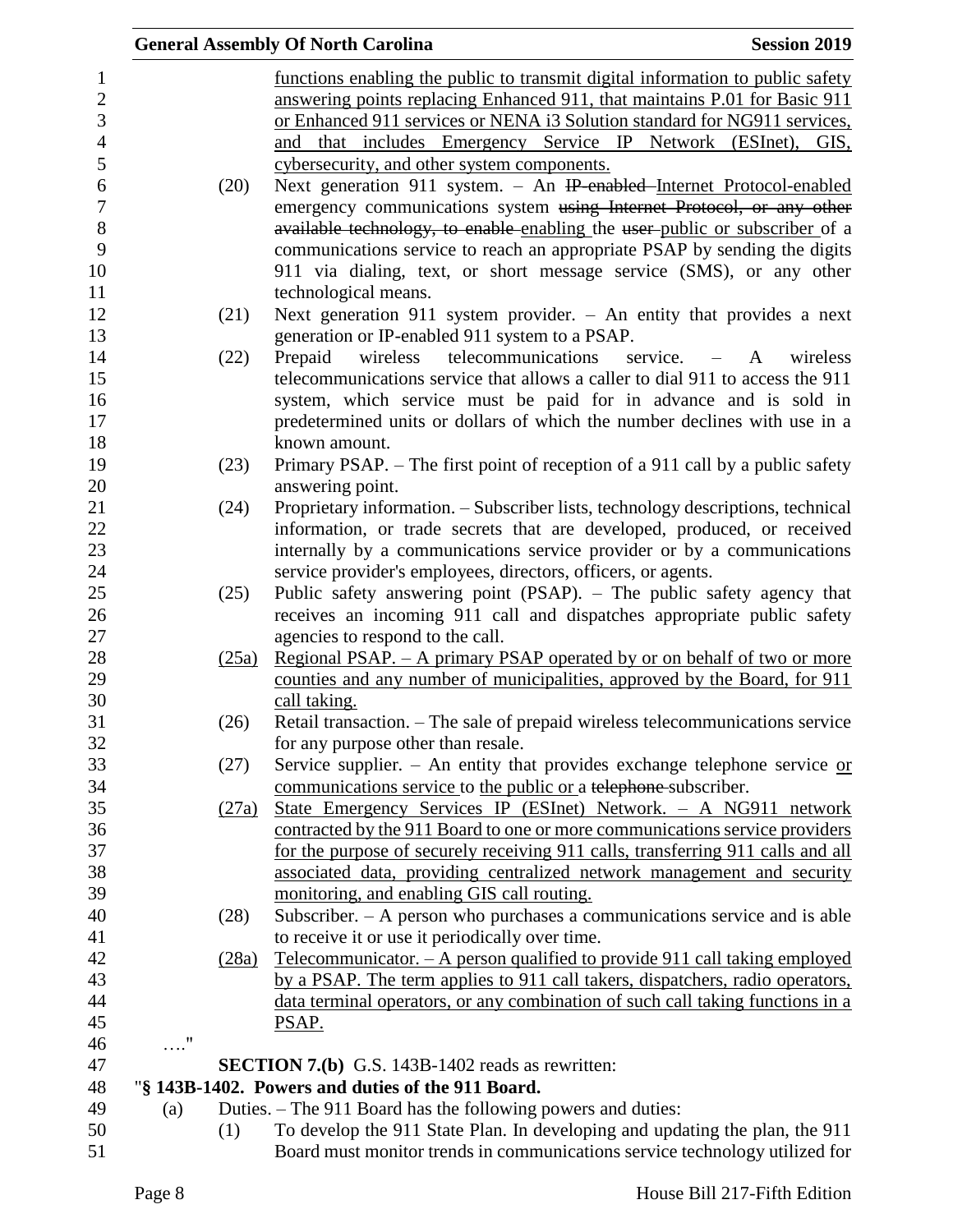|     |      | <b>General Assembly Of North Carolina</b>                                                                                                                                                                                                                                                             | <b>Session 2019</b> |
|-----|------|-------------------------------------------------------------------------------------------------------------------------------------------------------------------------------------------------------------------------------------------------------------------------------------------------------|---------------------|
|     |      | the 911 system and in enhanced 911 service technology, investigate and<br>incorporate GIS mapping and other resources into the plan, ensure individual<br>PSAP plans incorporate a back-up PSAP, PSAP and 911 call routing in an<br>emergency, coordination with State emergency operations including |                     |
|     |      | Telecommunicator Emergency Response Taskforce (TERT), and formulate                                                                                                                                                                                                                                   |                     |
| (2) |      | strategies for the efficient and effective delivery of enhanced 911 service.<br>To administer the 911 Fund and the monthly 911 service charge authorized by                                                                                                                                           |                     |
|     |      | G.S. 143B-1403.                                                                                                                                                                                                                                                                                       |                     |
| (3) |      | To distribute revenue in the 911 Fund to CMRS providers and PSAPs in                                                                                                                                                                                                                                  |                     |
|     |      | accordance with this Part and advise CMRS providers and PSAPs of the<br>requirements for receiving a distribution from the 911 Fund.                                                                                                                                                                  |                     |
| (4) |      | To establish cooperative purchasing agreements or other contracts for the                                                                                                                                                                                                                             |                     |
|     |      | procurement of goods and services, to establish policies and procedures to                                                                                                                                                                                                                            |                     |
|     |      | fund advisory services and training programs including, but not limited to,                                                                                                                                                                                                                           |                     |
|     |      | <b>Emergency Medical Dispatch and quality assurance of Emergency Medical</b>                                                                                                                                                                                                                          |                     |
|     |      | Dispatch programs for PSAPs, PSAPs as authorized by this Part, to set                                                                                                                                                                                                                                 |                     |
|     |      | operating standards for PSAPs and back-up PSAPs, PSAPs, including                                                                                                                                                                                                                                     |                     |
|     |      | telecommunicator training and certification requirements as provided by                                                                                                                                                                                                                               |                     |
|     |      | G.S. 143B-1406(f), and to provide funds in accordance with these policies,                                                                                                                                                                                                                            |                     |
|     |      | standards standards subject to the limitations of<br>procedures,<br>and                                                                                                                                                                                                                               |                     |
|     |      | G.S. 143B-1406.                                                                                                                                                                                                                                                                                       |                     |
| (5) |      | To investigate the revenues and expenditures associated with the operation of<br>a PSAP to ensure compliance with restrictions on the use of amounts                                                                                                                                                  |                     |
|     |      | distributed from the 911 Fund.                                                                                                                                                                                                                                                                        |                     |
| (6) |      | To make and enter into contracts and agreements necessary or incidental to                                                                                                                                                                                                                            |                     |
|     |      | the performance of its powers and duties under this Part and to use revenue                                                                                                                                                                                                                           |                     |
|     |      | available to the 911 Board under G.S. 143B-1404 for administrative expenses                                                                                                                                                                                                                           |                     |
|     |      | to pay its obligations under the contracts and agreements.                                                                                                                                                                                                                                            |                     |
| (7) |      | To use funds available to the 911 Board under G.S. 62-47 [143B-1407]                                                                                                                                                                                                                                  |                     |
|     |      | G.S. 143B-1407 to pay its obligations incurred for statewide 911 projects.                                                                                                                                                                                                                            |                     |
| (8) |      | To accept gifts, grants, or other money for the 911 Fund.                                                                                                                                                                                                                                             |                     |
| (9) |      | To undertake its duties in a manner that is competitively and technologically                                                                                                                                                                                                                         |                     |
|     |      | neutral as to all communications service providers.                                                                                                                                                                                                                                                   |                     |
|     | (10) | To design, create, or acquire printed or Web-based public education materials                                                                                                                                                                                                                         |                     |
|     |      | regarding the proper use of 911.                                                                                                                                                                                                                                                                      |                     |
|     | (11) | To adopt rules to implement this Part. This authority does not include the                                                                                                                                                                                                                            |                     |
|     |      | regulation of any enhanced 911 communications service, such as the                                                                                                                                                                                                                                    |                     |
|     |      | establishment of technical standards for telecommunications communications                                                                                                                                                                                                                            |                     |
|     |      | service providers to deliver process 911 voice and data.                                                                                                                                                                                                                                              |                     |
|     | (12) | To take other necessary and proper action to implement the provisions of this                                                                                                                                                                                                                         |                     |
|     |      | Part.                                                                                                                                                                                                                                                                                                 |                     |
|     | (13) | To collect, manage, and analyze call taking data that is delivered to the State                                                                                                                                                                                                                       |                     |
|     |      | <b>ESInet for use by the Board in performing call analytics and call routing. Such</b>                                                                                                                                                                                                                |                     |
|     |      | data shall be subject to the limitations of G.S. 132-1 et seq., and applicable                                                                                                                                                                                                                        |                     |
|     |      | federal privacy laws or regulations.                                                                                                                                                                                                                                                                  |                     |
|     | (14) | To coordinate, adopt, and communicate all necessary technical and                                                                                                                                                                                                                                     |                     |
|     |      | operational standards and requirements to ensure an effective statewide                                                                                                                                                                                                                               |                     |
|     |      | interconnected NG911 network, the State ESInet, including the following:                                                                                                                                                                                                                              |                     |
|     |      | NG911 network design specifications;<br>$\underline{a}$ .                                                                                                                                                                                                                                             |                     |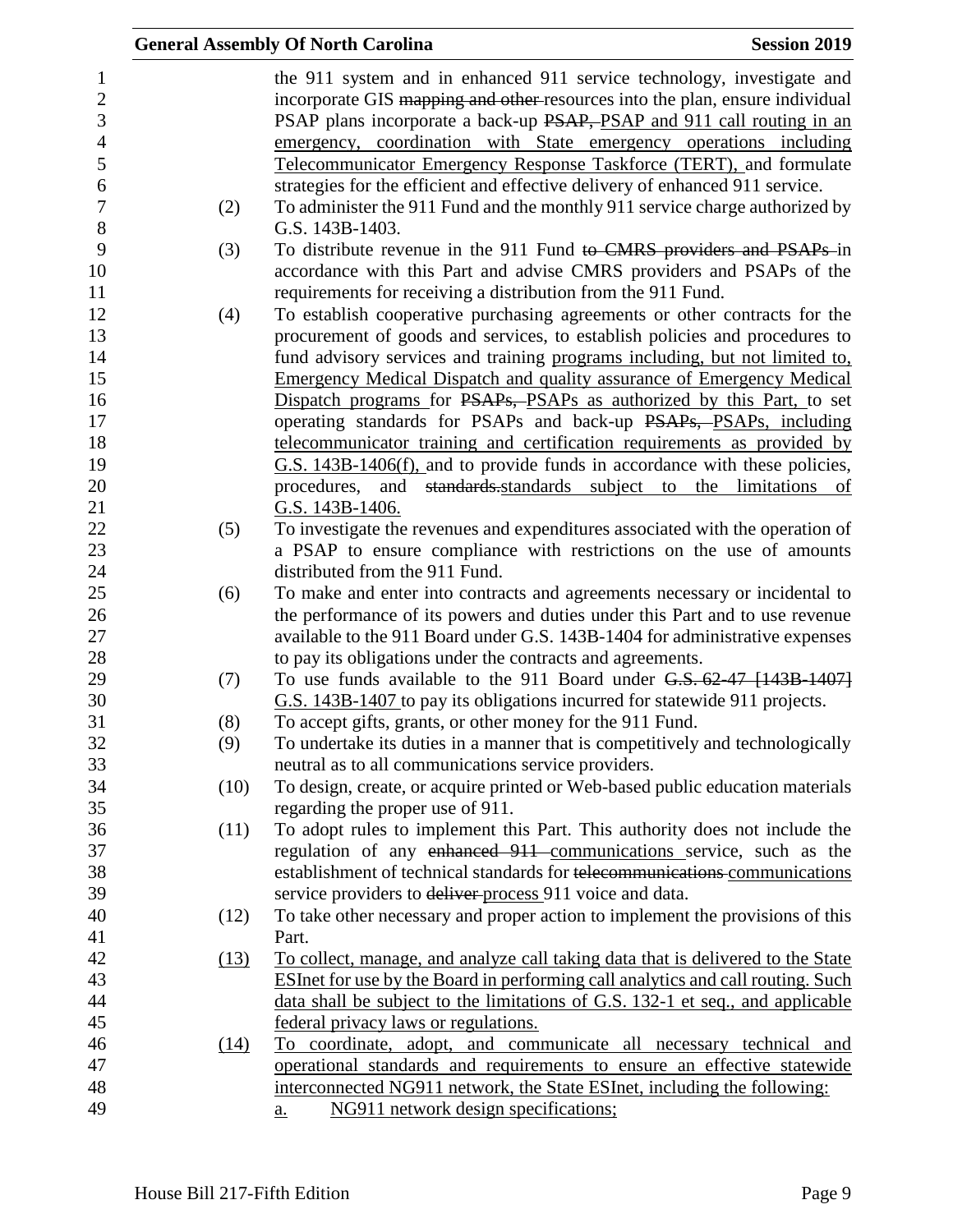|                            | <b>General Assembly Of North Carolina</b>                                                                | <b>Session 2019</b> |
|----------------------------|----------------------------------------------------------------------------------------------------------|---------------------|
|                            | 911 call processing standards and requirements including system<br>b.                                    |                     |
|                            | networks, PSAP equipment, GIS caller location routing, and database                                      |                     |
|                            | requirements;                                                                                            |                     |
|                            | Performance measures for data services necessary for the purposes of<br>$\underline{c}$ .                |                     |
|                            | this Part.                                                                                               |                     |
| (15)                       | To establish and operate a network management center for the State ESInet                                |                     |
|                            | staffed by the Board. The center shall monitor PSAP and communications                                   |                     |
|                            | service provider compliance with technical and operational standards,                                    |                     |
|                            | requirements, and practices. The center shall monitor the State ESInet                                   |                     |
|                            | performance and security testing protocols in coordination with the                                      |                     |
|                            | Department of Information Technology.                                                                    |                     |
| (b)                        | Prohibition. - In no event shall the 911 Board or any other State agency construct,                      |                     |
|                            | operate, or own a communications network for the purpose of providing 911 service. The 911               |                     |
|                            | Board may pay private sector vendors for provisioning a communications network for the                   |                     |
|                            | purpose of providing citizens access to 911 services and completing call-taking processes                |                     |
| through one or more PSAPs. |                                                                                                          |                     |
| (c)                        | The Secretary of the Department of Information Technology shall, with the advice of                      |                     |
|                            | the 911 Board, select an Executive Director of the 911 Board. The Executive Director shall be            |                     |
|                            | the Board's chief administrative officer. The Executive Director shall have appropriate training         |                     |
|                            | and experience to assist the Board in the performance of its duties. The Executive Director shall        |                     |
|                            | be considered the State 911 coordinator for purposes of relevant State and federal law and               |                     |
| program requirements.      |                                                                                                          |                     |
| but not limited to:        | The Executive Director shall be responsible for managing the work of the Board, including,               |                     |
| (1)                        | Preparing and submitting reports of the Board to the NC General Assembly,                                |                     |
|                            | Governor, and Federal Communications Commission;                                                         |                     |
| (2)                        | Drafting suggested legislation incorporating the Board's findings for                                    |                     |
|                            | submission to the General Assembly;                                                                      |                     |
| (3)                        | Administering, directing, and managing the affairs and business of the 911                               |                     |
|                            | Board, and for the supervision of all personnel serving the Board;                                       |                     |
| (4)                        | Contracting with such other persons, including subject matter experts and                                |                     |
|                            | consultants, as deemed necessary; and                                                                    |                     |
| (5)                        | Executing the Board's policies, powers, and duties subject to appropriations,                            |                     |
|                            | available funds, and State employment and procurement laws.                                              |                     |
| (d)                        | The Board may meet in the offices of the Department of Information Technology or                         |                     |
|                            | in facilities satisfactory for the Board's needs and Public Meeting laws. The Department of              |                     |
|                            | Information Technology shall provide office space for the Board's staff.                                 |                     |
| (e)                        | To execute the powers and duties provided in this Part, the Board shall determine its                    |                     |
|                            | policies, procedures, and rules by majority vote of the members of the Board, a quorum having            |                     |
|                            | been established. Once a policy or procedure is determined or a rule is adopted, the Board shall         |                     |
|                            | communicate it to the Executive Director, who shall have the authority to execute the policy,            |                     |
|                            | procedure, or rule of the Board. No individual member of the Board shall have the responsibility         |                     |
|                            | or authority to give operational directives to any employee of the Board other than the Executive        |                     |
| Director."                 |                                                                                                          |                     |
|                            | <b>SECTION 7.(c)</b> G.S. 143B-1403 reads as rewritten:                                                  |                     |
|                            | "§ 143B-1403. Service charge for 911 service.                                                            |                     |
| (a)                        | Charge Imposed. $-$ A monthly 911 service charge is imposed on each active                               |                     |
|                            | communications service connection that provides access to the 911 system through a voice                 |                     |
|                            | communications service. The service charge for service other than prepaid wireless                       |                     |
|                            | telecommunications service is seventy cents (70 $\varphi$ ) or a lower amount set by the 911 Board under |                     |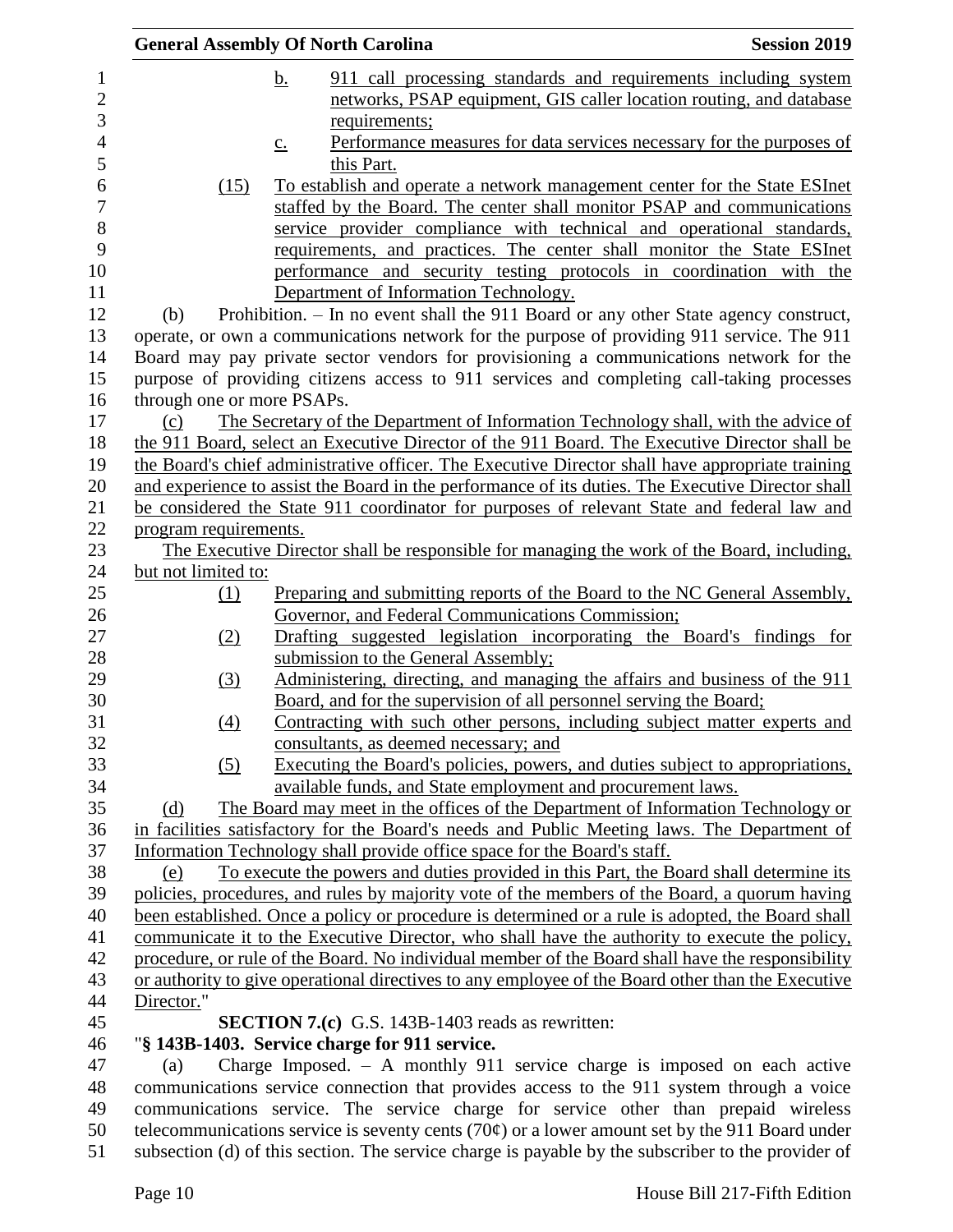### **General Assembly Of North Carolina Session 2019 Session 2019**

 the voice communications service. The provider may list the service charge separately from other charges on the bill. Partial payments made by a subscriber are applied first to the amount the subscriber owes the provider for the voice communications service. If a subscriber is capable of making more than one simultaneous outbound 911 call though its communications service connections, then the total number of 911 service charges billed to the subscriber shall be (i) for CMRS providers, an amount equal to the number of CMRS connections and (ii) for all other communications service providers, an amount equal to the total number of simultaneous outbound 911 calls the subscriber can make using the North Carolina telephone numbers or trunks billed to their account.

 (b) Prepaid Wireless. – A 911 service charge is imposed on each retail purchase of 11 prepaid wireless telecommunications service occurring in this State of seventy cents (70 $\varphi$ ) for each retail transaction of prepaid wireless telecommunications service or a lower amount set as provided by subsection (d) of this section. The service charge is collected and remitted as provided in G.S. 143B-1414.

 (c) Remittance to 911 Board. – A communications service provider must remit the service charges collected by it under subsection (a) of this section to the 911 Board. The provider must remit the collected service charges by the end of the calendar month following the month the provider received the charges from its subscribers. A provider may deduct and retain from the service charges it receives from its subscribers and remits to the 911 Board an administrative allowance equal to the greater of one percent (1%) of the amount of service charges remitted or fifty dollars (\$50.00) a month.

22 (d) Adjustment of Charge. – The 911 Board must monitor the revenues generated by the service charges imposed by this section. If the 911 Board determines that the rates produce 24 revenue that exceeds or is less than the amount needed, the 911 Board may adjust the rates. The rates must ensure full cost recovery for communications service providers and for primary PSAPs 26 over a reasonable period of time. The 911 Board must set the service charge for prepaid wireless telecommunications service at the same rate as the monthly service charge for nonprepaid service. A change in the rate becomes effective only on July 1. The 911 Board must notify providers of a change in the rates at least 90 days before the change becomes effective. The 911 Board must notify the Department of Revenue of a change in the rate for prepaid wireless telecommunications service at least 90 days before the change becomes effective. The Department of Revenue must provide notice of a change in the rate for prepaid wireless telecommunications service at least 45 days before the change becomes effective only on the Department's Web site. The revenues must:

- 
- 
- (1) Ensure full cost recovery for communications service providers over a reasonable period of time; and
- (2) Fund allocations under G.S. 143B-1404 of this Part for monthly distributions
- to primary PSAPs and for the State ESInet.
- …."

**SECTION 7.(d)** G.S. 143B-1404 reads as rewritten:

"**§ 143B-1404. 911 Fund.**

 (a) Fund. – The 911 Fund is created as an interest-bearing special revenue fund within the State treasury. The 911 Board administers the Fund. The 911 Board must credit to the 911 44 Fund all revenues remitted to it from the service charge imposed by G.S. 143B-1403 on communications service connections in the State. G.S. 143B-1403. Revenue in the Fund may only be used as provided in this Part.

 (b) Allocation of Revenues. – The 911 Board may deduct and retain for its administrative expenses a percentage of the total service charges remitted to it under G.S. 143B-1403 for deposit 49 in the 911 Fund. The percentage may not exceed two-three and one-half percent  $(2\%)$ . (3.5%). The percentage is one percent (1%) unless the 911 Board sets the percentage at a different amount. The 911 Board must monitor the amount of funds required to meet its financial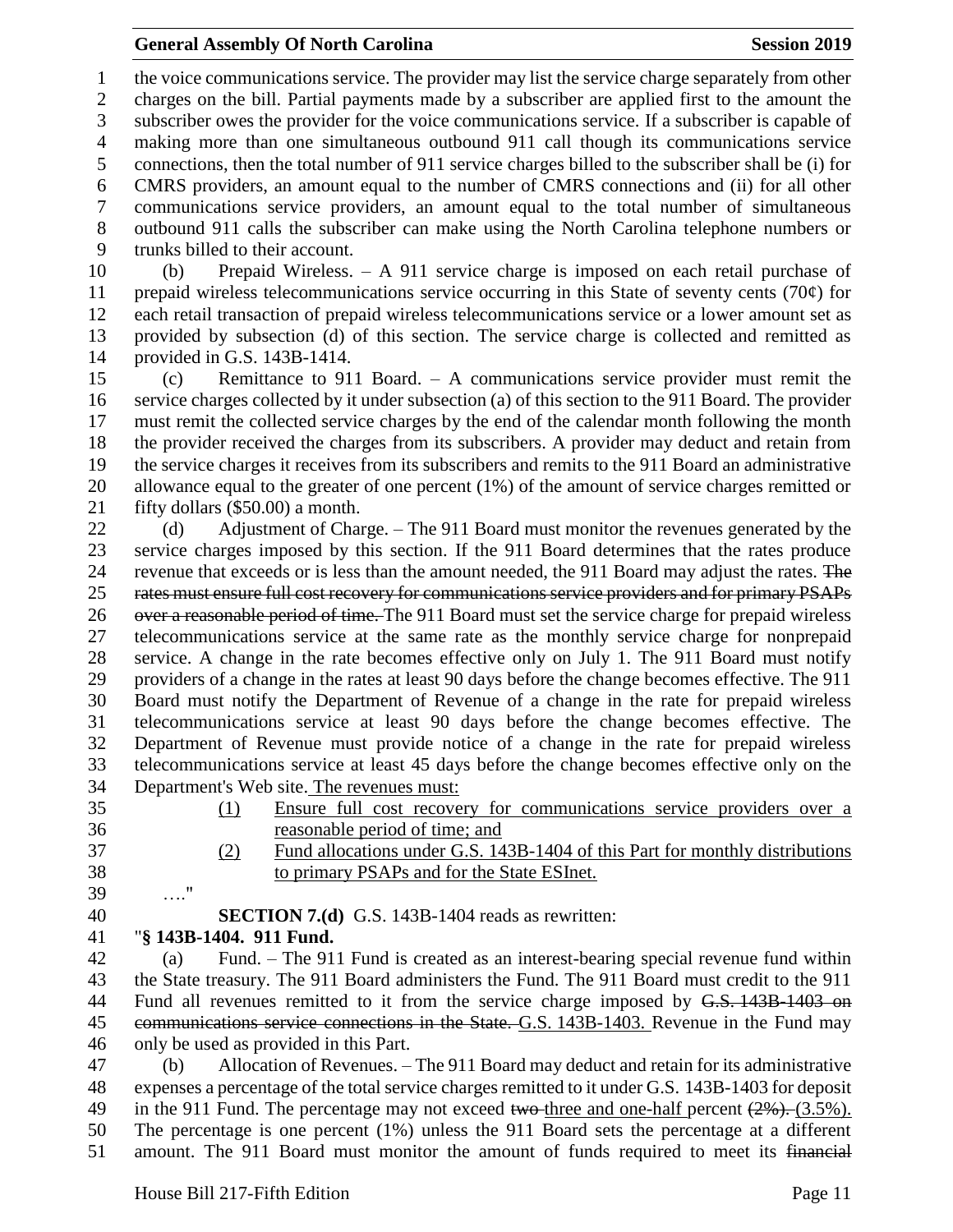## **General Assembly Of North Carolina Session 2019**

|            |                   | commitment to provide technical assistance to primary PSAPs duties under this Part and set the          |
|------------|-------------------|---------------------------------------------------------------------------------------------------------|
|            |                   | rate at an amount that enables the 911 Board to meet this commitment. The 911 Board must                |
|            |                   | allocate ten percent $(10\%)$ a minimum of fifteen percent $(15\%)$ of the total service charges to the |
|            |                   | Next Generation 911 Reserve Fund to be administered as provided in G.S. 143B-1407. The 911              |
|            |                   | Board must allocate a minimum of five percent (5%) of the total service charges to the PSAP             |
|            |                   | Grant and Statewide Projects Account to be administered as provided in G.S. 143B-1407. The              |
|            |                   | remaining revenues remitted to the 911 Board for deposit in the 911 Fund are allocated as               |
|            |                   | follows: for distribution to the primary PSAPs, CMRS providers, or the Accounts established in          |
|            | G.S. 143B-1407.   |                                                                                                         |
|            | $\leftrightarrow$ | A percentage of the funds remitted by CMRS providers, other than the funds                              |
|            |                   | remitted by the Department of Revenue from prepaid wireless                                             |
|            |                   | telecommunications service, to the 911 Fund are allocated for reimbursements                            |
|            |                   | to CMRS providers pursuant to G.S. 143B-1405.                                                           |
|            | (2)               | A percentage of the funds remitted by CMRS providers, all funds remitted by                             |
|            |                   | the Department of Revenue from prepaid wireless telecommunications                                      |
|            |                   | service, and all funds remitted by all other communications service providers                           |
|            |                   | are allocated for monthly distributions to primary PSAPs pursuant to                                    |
|            |                   | G.S. 143B 1406 and grants to PSAPs pursuant to G.S. 143B 1407.                                          |
|            | $\left(3\right)$  | The percentage of the funds remitted by CMRS providers allocated to CMRS                                |
|            |                   | providers and PSAPs shall be set by the 911 Board and may be adjusted by                                |
|            |                   | the 911 Board as necessary to ensure full cost recovery for CMRS providers                              |
|            |                   | and, to the extent there are excess funds, for distributions to primary PSAPs.                          |
| $\ldots$ " |                   |                                                                                                         |
|            |                   | <b>SECTION 7.(e)</b> G.S. 143B-1405 reads as rewritten:                                                 |
|            |                   | "§ 143B-1405. Fund distribution to CMRS providers.                                                      |
| (a)        |                   | Distribution. – CMRS providers are eligible for reimbursement from the 911 Fund                         |
|            |                   | for the actual costs incurred by the CMRS providers in complying with the requirements of               |
|            |                   | enhanced 911 service. Costs of complying may include costs incurred for designing, upgrading,           |
|            |                   | purchasing, leasing, programming, installing, testing, or maintaining all necessary data,               |
|            |                   | hardware, and software required to provide 911 communications service as well as the recurring          |
|            |                   | and nonrecurring costs of providing the service. To obtain reimbursement, a CMRS provider               |
|            |                   | must comply with all of the following:                                                                  |
|            | (1)               | Invoices must be sworn.                                                                                 |
|            | (2)               | All costs and expenses must be commercially reasonable.                                                 |
|            | (3)               | All invoices for reimbursement must be related to compliance with the                                   |
|            |                   | requirements of enhanced 911 service.                                                                   |
|            | (4)               | Prior approval must be obtained from the 911 Board for all invoices for                                 |
|            |                   | payment of costs that exceed the lesser of:                                                             |
|            |                   | One hundred percent (100%) of the eligible costs allowed under this<br>a.                               |
|            |                   | section.                                                                                                |
|            |                   | One hundred twenty-five percent $(125%)$ of the service charges<br>$\mathbf b$ .                        |
|            |                   | remitted to the 911 Board by the CMRS provider.                                                         |
|            | <u>(5)</u>        | A CMRS provider may request reimbursement by presenting a request to the                                |
|            |                   | Board not later than six months prior to the end of the Board's fiscal year and                         |
|            |                   | identifying the provider's anticipated qualified expenses for reimbursement                             |
|            |                   | during the Board's next fiscal year.                                                                    |
| (b)        |                   | Payment Carryforward. - If the total amount of invoices submitted to the 911 Board                      |
|            |                   | and approved for payment in a month exceeds the amount available from the 911 Fund for                  |
|            |                   | reimbursements to CMRS providers, the amount payable to each CMRS provider is reduced                   |

proportionately so that the amount paid does not exceed the amount available for payment. The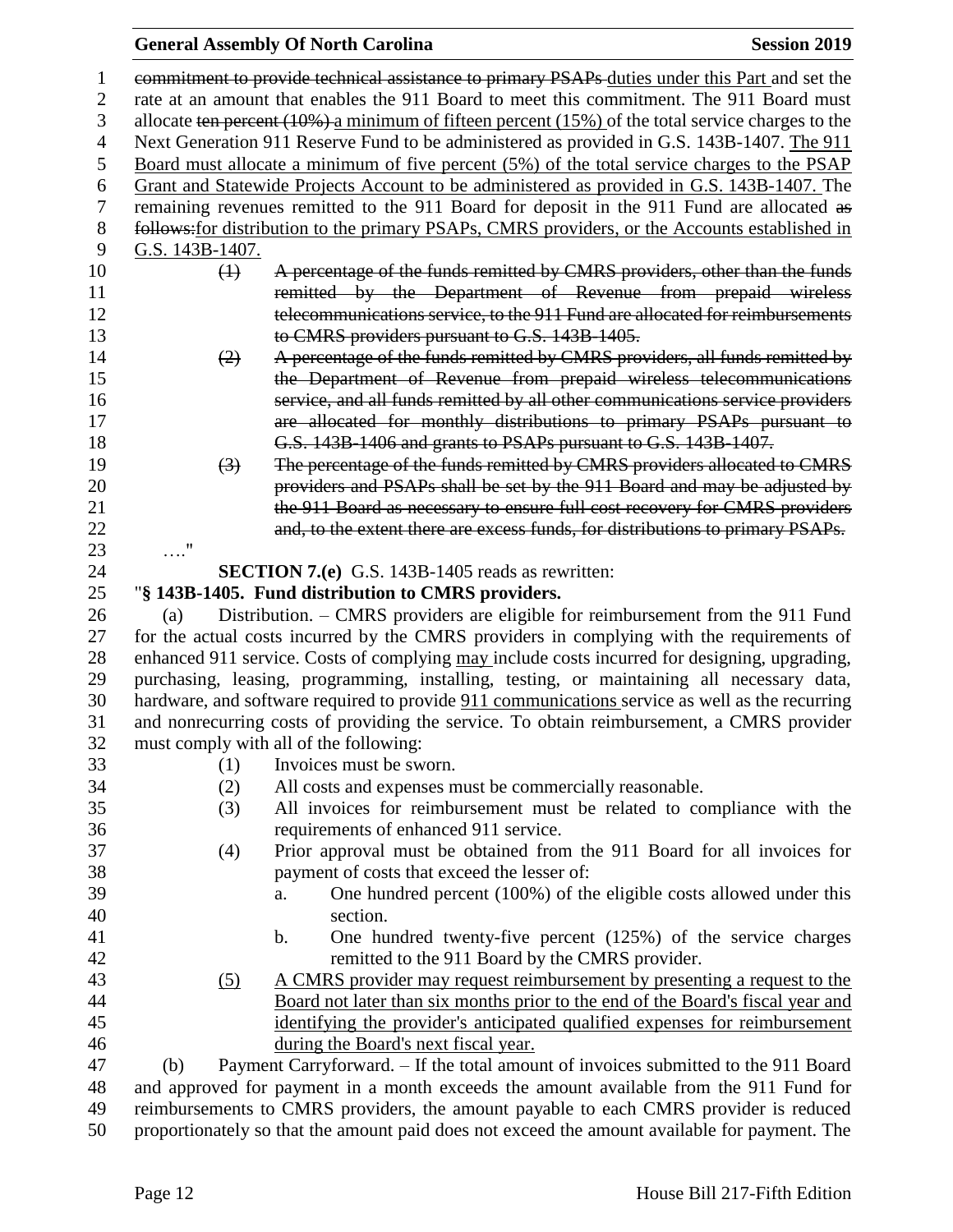| 1              |                                                                                                 |            | balance of the payment is deferred to the following month. A deferred payment accrues interest     |  |  |
|----------------|-------------------------------------------------------------------------------------------------|------------|----------------------------------------------------------------------------------------------------|--|--|
| $\mathbf{2}$   |                                                                                                 |            | at a rate equal to the rate earned by the 911 Fund until it is paid.                               |  |  |
| 3              | (c)                                                                                             |            | <b>PSAP Grant and Statewide Project Reallocation.</b> – If the amount of reimbursements            |  |  |
| $\overline{4}$ | to CMRS providers approved budgeted by the 911 Board for a fiscal year is less than exceeds the |            |                                                                                                    |  |  |
| 5              |                                                                                                 |            | amount of funds allocated disbursed for reimbursements to CMRS providers for that fiscal year,     |  |  |
| 6              |                                                                                                 |            | the 911 Board may reallocate part of the excess amount to the PSAP Grant and Statewide 911         |  |  |
| 7              |                                                                                                 |            | Projects Account Accounts established under G.S. 143B-1407. The 911 Board may reallocate           |  |  |
| 8              |                                                                                                 |            | funds under this subsection only once each calendar year and may do so only within the             |  |  |
| 9              |                                                                                                 |            | three-month period that follows the end of the fiscal year. If the 911 Board reallocates more than |  |  |
| 10             |                                                                                                 |            | a total of three million dollars (\$3,000,000) to the PSAP Grant and Statewide 911 Projects        |  |  |
| 11             |                                                                                                 |            | Account in a calendar year, it must consider reducing the amount of the service charge in          |  |  |
| 12             |                                                                                                 |            | G.S. 143B-1404 to reflect more accurately the underlying costs of providing 911 system services.   |  |  |
| 13             |                                                                                                 |            | The 911 Board must make the following findings before it reallocates funds to the PSAP             |  |  |
| 14             |                                                                                                 |            | Grant and Statewide 911 Projects Account: Accounts established under G.S. 143B-1407:               |  |  |
| 15             | (1)                                                                                             |            | There is a critical need for additional funding for PSAPs in rural or high-cost                    |  |  |
| 16             |                                                                                                 |            | areas to and ensure that enhanced 911-NG911 service is deployed throughout                         |  |  |
| 17             |                                                                                                 | the State. |                                                                                                    |  |  |
|                |                                                                                                 |            |                                                                                                    |  |  |
| 18             | (2)                                                                                             |            | The reallocation will not impair cost recovery by CMRS providers.                                  |  |  |
| 19             | (3)                                                                                             |            | The reallocation will not result in the insolvency of the 911 Fund."                               |  |  |
| 20             |                                                                                                 |            | <b>SECTION 7.(f)</b> G.S. 143B-1406 reads as rewritten:                                            |  |  |
| 21             |                                                                                                 |            | "§ 143B-1406. Fund distribution to PSAPs.                                                          |  |  |
| 22             | (a)                                                                                             |            | Monthly Distribution. – The 911 Board must make monthly distributions to primary                   |  |  |
| 23             |                                                                                                 |            | PSAPs from the amount allocated to the 911 Fund for PSAPs. Fund. A PSAP is not eligible for        |  |  |
| 24             |                                                                                                 |            | a distribution under this section unless it complies with the requirements of this Part, provides  |  |  |
| 25             |                                                                                                 |            | enhanced 911 service, and received distributions from the 911 Board in the 2008-2009 fiscal        |  |  |
| 26             |                                                                                                 |            | year. The Board may reduce, suspend, or terminate distributions under this subsection if a PSAP    |  |  |
| 27             |                                                                                                 |            | does not comply with the requirements of this Part. The Board must comply with all of the          |  |  |
| 28             | following:                                                                                      |            |                                                                                                    |  |  |
| 29             |                                                                                                 |            |                                                                                                    |  |  |
| 30             | (3)                                                                                             |            | Formula. – The funding formula established by the Board must consider all of                       |  |  |
| 31             |                                                                                                 |            | the following:                                                                                     |  |  |
| 32             |                                                                                                 | a.         | The population of the area served by a PSAP.                                                       |  |  |
| 33             |                                                                                                 | b.         | PSAP reports and budgets, disbursement histories, and historical costs.                            |  |  |
| 34             |                                                                                                 | c.         | PSAP operations, 911 technologies used by the PSAP, compliance                                     |  |  |
| 35             |                                                                                                 |            | with operating standards of the 911 Board, level of service a PSAP                                 |  |  |
| 36             |                                                                                                 |            | delivers dispatching fire, emergency medical services, law                                         |  |  |
| 37             |                                                                                                 |            | enforcement, and Emergency Medical Dispatch.                                                       |  |  |
| 38             |                                                                                                 | d.         | The tier designation of the county in which the PSAP is located as                                 |  |  |
| 39             |                                                                                                 |            | designated in G.S. 143B-437.08.                                                                    |  |  |
| 40             |                                                                                                 | e.         | Any interlocal government funding agreement to operate a regional                                  |  |  |
| 41             |                                                                                                 |            | PSAP, or between a primary PSAP and a secondary PSAP, if the                                       |  |  |
| 42             |                                                                                                 |            | secondary PSAP was in existence as of June 1, 2010, receives funding                               |  |  |
| 43             |                                                                                                 |            | under the agreement, and is within the service area of the primary                                 |  |  |
| 44             |                                                                                                 |            | PSAP.                                                                                              |  |  |
| 45             |                                                                                                 | e1.        | Any expenditure authorized by the 911 Board for statewide 911                                      |  |  |
| 46             |                                                                                                 |            | projects or the next generation 911 system.                                                        |  |  |
| 47             |                                                                                                 | f.         | Any other information the Board considers relevant.                                                |  |  |
| 48             |                                                                                                 |            |                                                                                                    |  |  |
| 49             | (b)                                                                                             |            | Percentage Designations. - The 911 Board must determine how revenue that is                        |  |  |
| 50             | allocated to the 911 Fund for distribution to primary PSAPs and is not needed to make the base  |            |                                                                                                    |  |  |

amount distribution required by subdivision (a)(1) of this section is to be used. The 911 Board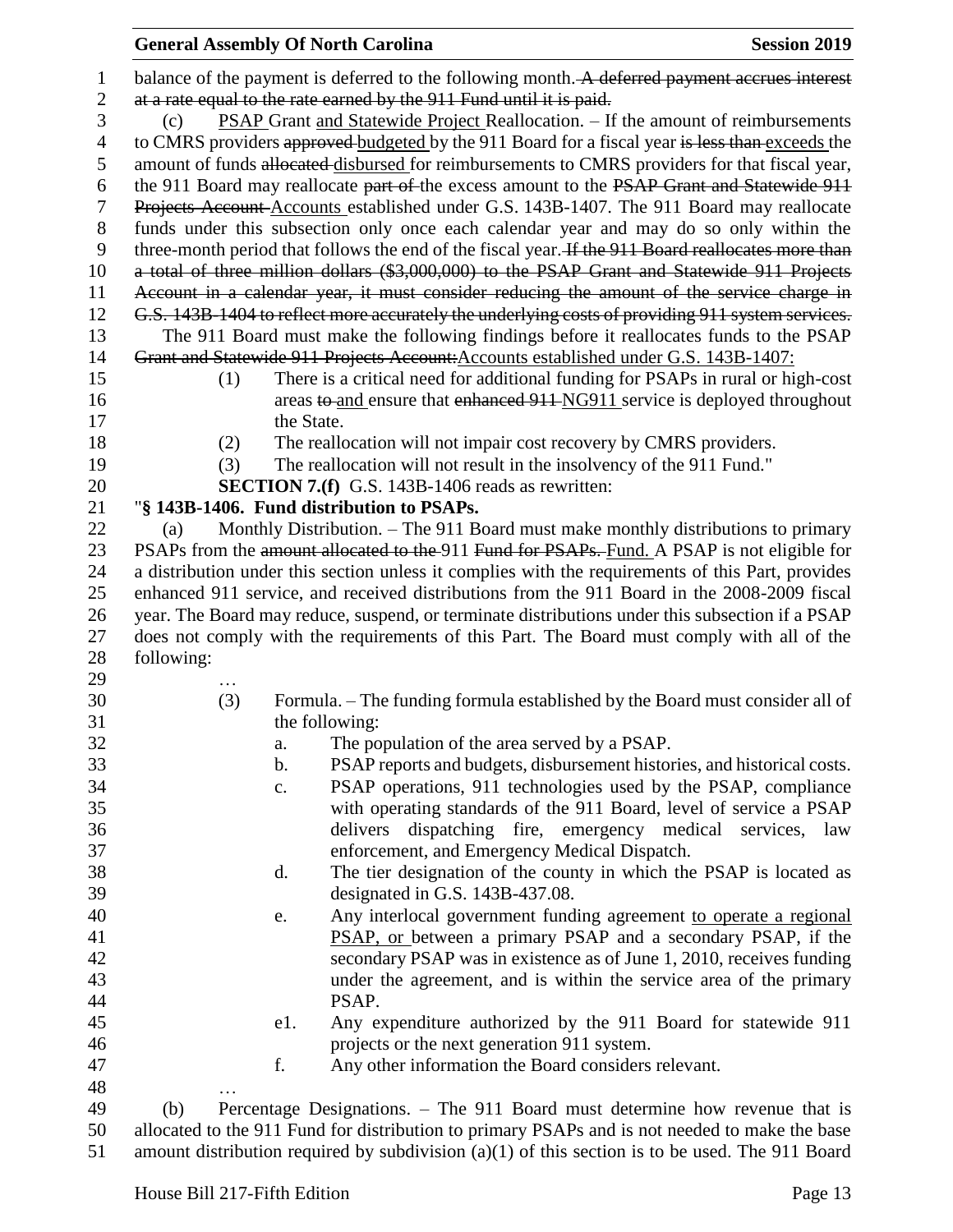### **General Assembly Of North Carolina Session 2019 Session 2019**

 must designate a percentage of the remaining funds to be distributed to primary PSAPs on a per 2 capita basis and a percentage to be allocated to the PSAP Grant Account Accounts established in G.S. 143B-1407. If the 911 Board does not designate an amount to be allocated to the PSAP 4 Grant Account, such Accounts, the 911 Board must distribute all of the remaining funds to regional or primary PSAPs on a per capita basis. The 911 Board may not change the percentage designation more than once each fiscal year. (c) Carryforward. – A PSAP may carry forward distributions for eligible expenditures for capital outlay, capital improvements, or equipment replacement. Amounts carried forward to the next fiscal year from distributions made by the 911 Board may not be used to lower the distributions in subsection (a) of this section unless the amount is greater than twenty percent (20%) of the average yearly amount distributed to the PSAP in the prior two years. replacement if shown pursuant to subsection (f) of this section. The 911 Board may allow a PSAP to carry forward a greater amount without changing the PSAP's distribution. Amounts carried forward to the next fiscal year from distributions made by the 911 Board may not be used to lower the distributions in subsection (a) of this section unless: (1) The amount is greater than twenty percent (20%) of the average yearly amount distributed to the PSAP in the prior two years; or (2) The amount in subsection (a) of this section is modified based upon the Board's expenditures for statewide 911 projects or the PSAP's migration to a next generation 911 network. 21 (d) Use of Funds. – A PSAP that receives a distribution from the 911 Fund may not use the amount received to pay for the lease or purchase of real estate, cosmetic remodeling of emergency dispatch centers, hiring or compensating telecommunicators, or the purchase of mobile communications vehicles, ambulances, fire engines, or other emergency vehicles. Distributions received by a PSAP may be used only to pay for the following: 26 (1) The lease, purchase, or maintenance of: a. Emergency telephone equipment, including necessary computer hardware, software, and database provisioning. 29 b. Addressing. Addressing, provided that addressing shall not be paid following the earlier of July 1, 2021, or compliance with G.S. 143B-1406(e1). c. Telecommunicator furniture. d. Dispatch equipment located exclusively within a building where a PSAP or back-up PSAP is located, excluding the costs of base station transmitters, towers, microwave links, and antennae used to dispatch emergency call information from the PSAP or back-up PSAP. e. Emergency medical, fire, and law enforcement pre-arrival instruction software.  $(2)$  The nonrecurring costs of establishing a 911 system. (3) Expenditures for in-State training of 911 personnel regarding the maintenance and operation of the 911 system. Allowable training expenses include the cost of transportation, lodging, instructors, certifications, improvement programs, quality assurance training, training associated with call taking, and emergency medical, fire, or law enforcement procedures, and training specific to managing a PSAP or supervising PSAP staff. Training outside the State is not an eligible expenditure unless the training is unavailable in the State or the PSAP documents that the training costs are less if received out-of-state. Training specific to the receipt of 911 calls is allowed only for intake and related call taking quality assurance and improvement. Instructor certification costs and course required prerequisites, including physicals, psychological exams, and drug testing, are not allowable expenditures.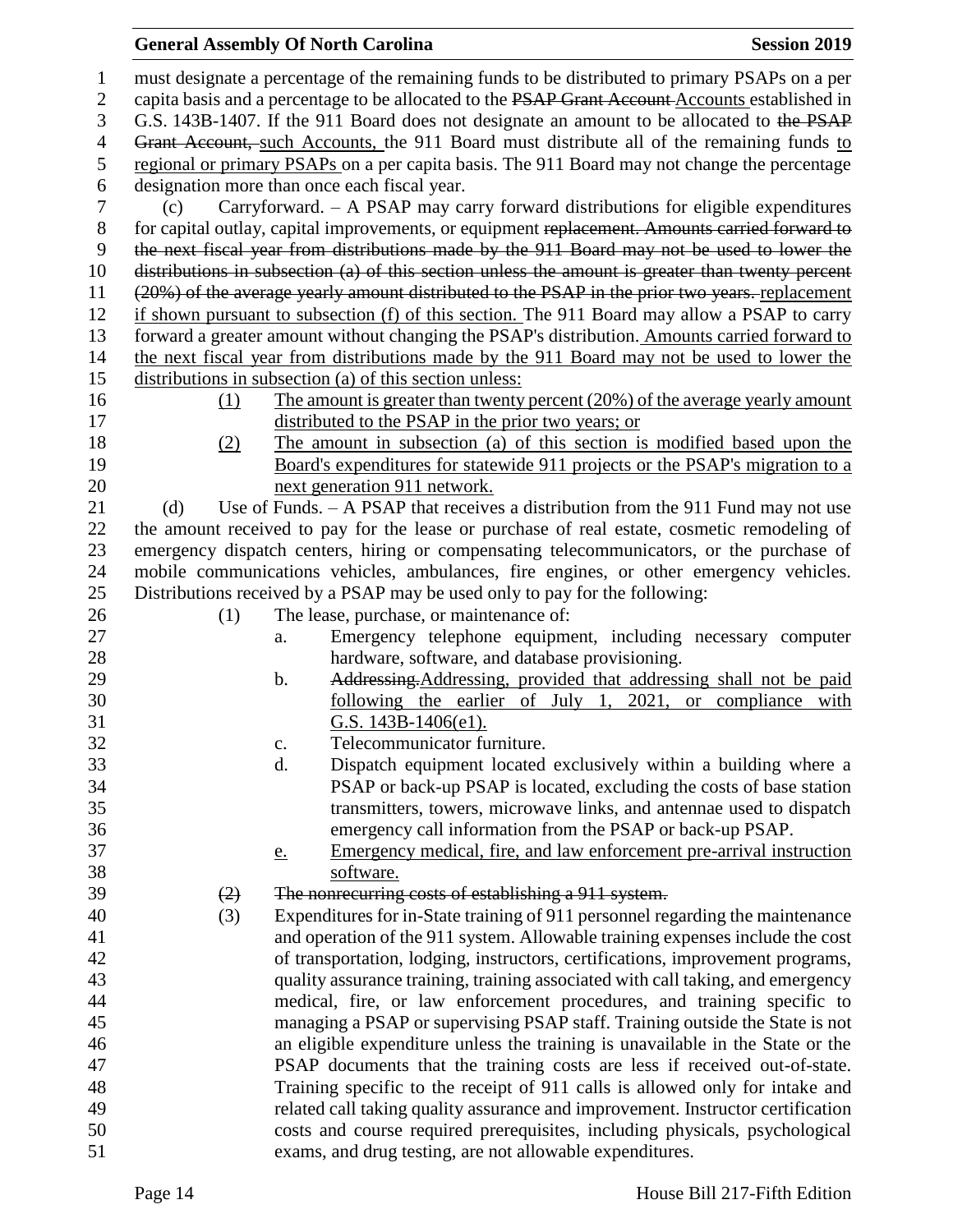|      | <b>General Assembly Of North Carolina</b>                                                     | <b>Session 2019</b> |
|------|-----------------------------------------------------------------------------------------------|---------------------|
| (4)  | Charges associated with the service supplier's 911 service and other service                  |                     |
|      | supplier recurring charges. The PSAP providing 911 service is responsible to                  |                     |
|      | the communications service provider for all 911 installation, service,                        |                     |
|      | equipment, operation, and maintenance charges owed to the communications                      |                     |
|      | service provider. A PSAP may contract with a communications service                           |                     |
|      | provider on terms agreed to by the PSAP and the provider. Service supplier                    |                     |
|      | 911 service and other recurring charges supplanted by the State ESInet costs                  |                     |
|      | paid by the Board shall not be paid from distributions to PSAPs following the                 |                     |
|      | earlier of July 1, 2021, or compliance with G.S. 143B-1406(e1).                               |                     |
| (e)  | Local Fund. – The fiscal officer of a PSAP to whom a distribution is made under this          |                     |
|      | section must deposit the funds in a special revenue fund, as defined in G.S. $159-26(b)(2)$ , |                     |
|      | designated as the Emergency Telephone System Fund. The fiscal officer may invest money in     |                     |
|      | the Fund in the same manner that other money of the local government may be invested. Income  |                     |
|      | earned from the invested money in the Emergency Telephone System Fund must be credited to     |                     |
|      | the Fund. Revenue deposited into the Fund must be used only as permitted in this section.     |                     |
| (e1) | State NG911 Emergency Service IP Network (ESInet). -                                          |                     |
| (1)  | No later than July 1, 2021, the Board and local governments operating primary                 |                     |
|      | PSAPs shall develop and fully implement NG911 transition plans to migrate                     |                     |
|      | PSAPs to the State ESInet. To the extent practicable, the migration of PSAPs                  |                     |
|      | will be implemented on a sequential region-by-region basis for those PSAPs                    |                     |
|      | served by each legacy 911 selective router. The Board may extend the                          |                     |
|      | implementation date for a primary PSAP for good cause. For purposes of this                   |                     |
|      | section, "good cause" means an event or events reasonably beyond the ability                  |                     |
|      | of the Board to anticipate or control.                                                        |                     |
| (2)  | All communications service providers required to provide access to 911                        |                     |
|      | service shall route the 911 calls of their subscribers to ESInet points of                    |                     |
|      | interconnection designated by the Board. The Board shall identify points of                   |                     |
|      | interconnection no later than July 1, 2019. The Board shall establish ESInet                  |                     |
|      | points of interconnection in a manner that minimizes cost to the                              |                     |
|      | communications service providers to the extent practicable while still                        |                     |
|      | achieving necessary 911 service and ESInet objectives.                                        |                     |
| (3)  | The State ESInet service provider shall receive the 911 calls delivered by the                |                     |
|      | communications service provider at the designated ESInet points of                            |                     |
|      | interconnection and deliver the calls to the appropriate PSAP. The State                      |                     |
|      | <b>ESInet service provider shall not charge a communications service provider</b>             |                     |
|      | to connect to the State ESInet point of interconnection nor for the delivery of               |                     |
|      | the 911 calls to the PSAP.                                                                    |                     |
| (f)  | Compliance. – A PSAP, or the governing entity of a PSAP, must comply with all of              |                     |
|      | the following in order to receive a distribution under this section:                          |                     |
|      |                                                                                               |                     |
| (4a) | On or before July 1, 2019, each primary PSAP dispatching emergency medical                    |                     |
|      | services shall develop policies and procedures for implementing an                            |                     |
|      | <b>Emergency Medical Dispatch program approved by the Office of Emergency</b>                 |                     |
|      | Medical Services. Emergency medical dispatch instructions must be offered                     |                     |
|      | by a telecommunicator who has completed an emergency medical dispatch                         |                     |
|      | course approved by the Office of Emergency Medical Services.                                  |                     |
| (5)  | By July 1, 2016, a A primary PSAP must have a plan and means for 911                          |                     |
|      | call-taking in the event 911 calls cannot be received and processed in the                    |                     |
|      | primary PSAP. If a PSAP has made substantial progress toward                                  |                     |
|      | implementation of the plan and means, the 911 Board may grant the PSAP an                     |                     |
|      | extension until July 1, 2017, to complete implementation of the plan and                      |                     |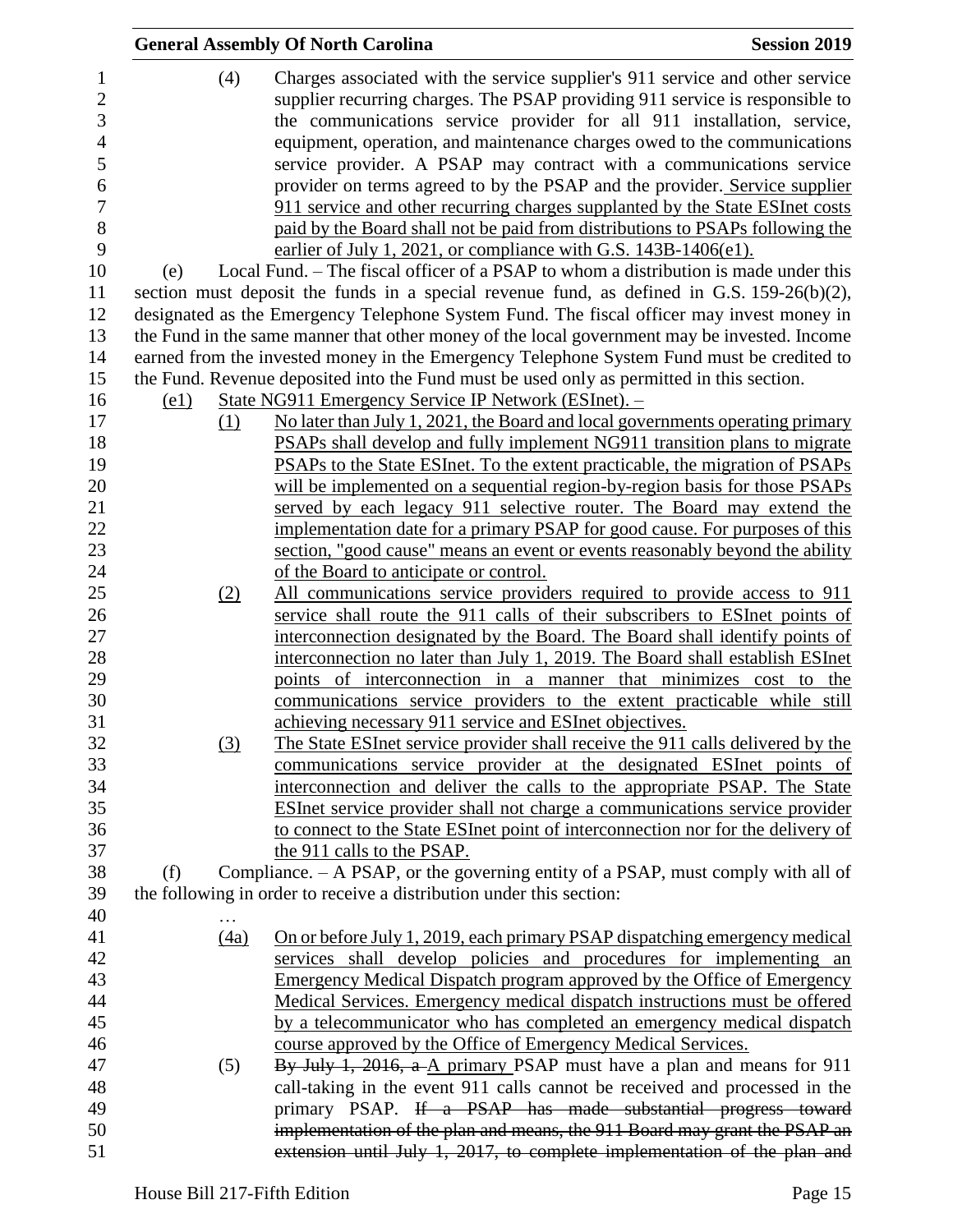|            |      | <b>General Assembly Of North Carolina</b>                                                      | <b>Session 2019</b> |
|------------|------|------------------------------------------------------------------------------------------------|---------------------|
|            |      | means. The plan must identify the alternative capability of taking the                         |                     |
|            |      | redirected 911 calls. This subdivision does not require a PSAP to construct an                 |                     |
|            |      | alternative facility to serve as a back-up PSAP.                                               |                     |
|            | (5a) | On or before July 1, 2020, each PSAP shall deploy equipment, products, and                     |                     |
|            |      | services necessary or appropriate to enable the PSAP to receive and process                    |                     |
|            |      | calls for emergency assistance sent via text messages in a manner consistent                   |                     |
|            |      | with FCC Order 14-118 and any other FCC order that affects the deployment                      |                     |
|            |      | of text-to-911.                                                                                |                     |
|            | (5b) | Persons employed as telecommunicators who are not required to be certified                     |                     |
|            |      | by the North Carolina Sheriffs' Education and Training Standards                               |                     |
|            |      | Commission shall successfully complete:                                                        |                     |
|            |      | A minimum of 40 hours in a nationally recognized training course for<br>$\underline{a}$ .      |                     |
|            |      | 911 telecommunicators or a basic telecommunicator course offered by                            |                     |
|            |      | the North Carolina Sheriffs' Education and Training Standards                                  |                     |
|            |      | Commission within one year of the date of their employment for any                             |                     |
|            |      | person beginning employment after July 1, 2019, or a substantially                             |                     |
|            |      | similar minimum training acceptable to the telecommunicator's                                  |                     |
|            |      | employer; and                                                                                  |                     |
|            |      | A nationally recognized emergency medical dispatch course or an<br><u>b.</u>                   |                     |
|            |      | emergency medical dispatch course approved by the Office of                                    |                     |
|            |      | Emergency Medical Services not later than July 1, 2020, or if                                  |                     |
|            |      | employed subsequent to July 1, 2020, within six months of the date of                          |                     |
|            |      | employment.                                                                                    |                     |
|            | (6)  | A primary PSAP must comply with the rules, policies, procedures, and                           |                     |
|            |      | operating standards for primary PSAPs adopted by the 911 Board.                                |                     |
| (g)        |      | Every local government shall participate in a 911 system. The establishment and                |                     |
|            |      | operation of regional PSAPs shall be a coordinated effort among local governments, local       |                     |
|            |      | government agencies, and the Board. Nothing in this article shall be construed to prohibit or  |                     |
|            |      | discourage in any way the formation of regional PSAPs.                                         |                     |
| $\ldots$ " |      |                                                                                                |                     |
|            |      | SECTION 7.(g) G.S. 143B-1407 reads as rewritten:                                               |                     |
|            |      | "§ 143B-1407. PSAP Grant and Statewide 911 Projects Account; Next Generation 911               |                     |
|            |      | <b>Reserve Fund.</b>                                                                           |                     |
| .          |      |                                                                                                |                     |
| (d)        |      | Statewide 911 Projects. – The 911 Board may use funds from the PSAP Grant and                  |                     |
|            |      | Statewide 911 Projects Account and funds from the Next Generation 911 Reserve Fund for a       |                     |
|            |      | statewide project if the Board determines the project meets all of the following requirements: |                     |
|            | (1)  | The project is consistent with the 911 plan.                                                   |                     |
|            | (2)  | The project is cost-effective and efficient when compared to the aggregated                    |                     |
|            |      | costs incurred by primary PSAPs for implementing individual projects.                          |                     |
|            | (3)  | eligible<br>The<br>project<br>is<br>an                                                         | expense<br>under    |
|            |      | G.S. 143B-1406(e).G.S. 143B-1406(d).                                                           |                     |
|            | (4)  | The project will have statewide benefit for 911 service.                                       |                     |
| (e)        |      | Next Generation 911 Fund. – The 911 Board may use funds from the Next Generation               |                     |
|            |      | 911 Fund to fund the implementation of next generation 911 systems. Notwithstanding Article 8  |                     |
|            |      | of Chapter 143C of the General Statutes, the 911 Board may expend funds from the Next          |                     |
|            |      | Generation 911 Fund to provide for a single data network to serve PSAPs. The 911 Board may     |                     |
|            |      |                                                                                                |                     |
|            |      | provide funds directly to primary PSAPs to implement next generation 911 systems. By October   |                     |
|            |      | 1 of each year, the 911 Board must report to the Joint Legislative Commission on Governmental  |                     |
|            |      | Operations on the expenditures from the Next Generation 911 Fund for the prior fiscal year and |                     |
|            |      | on the planned expenditures from the Fund for the current fiscal year.                         |                     |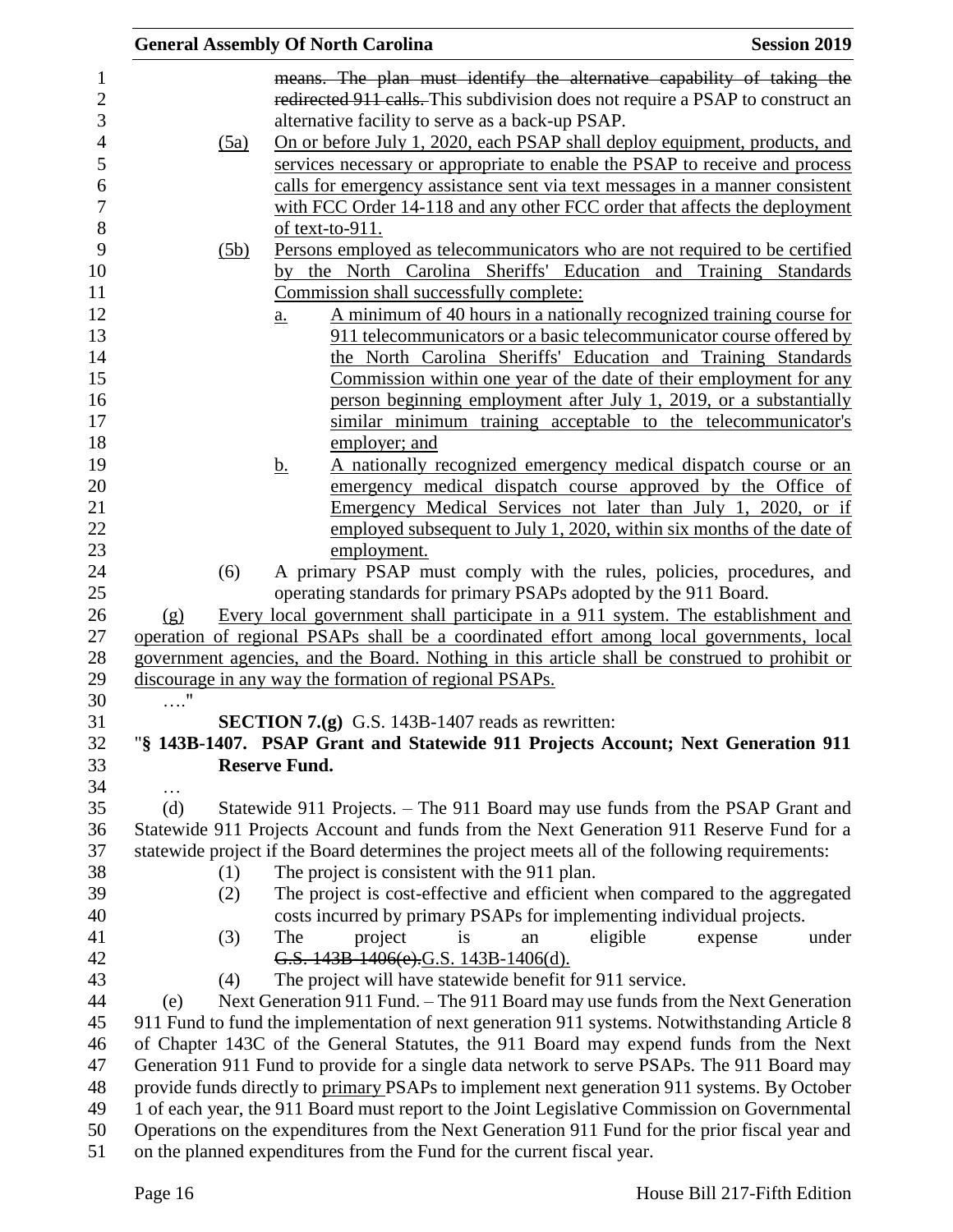|                |                                                                                                                                                                                                | <b>General Assembly Of North Carolina</b>                                                           | <b>Session 2019</b> |  |  |  |  |
|----------------|------------------------------------------------------------------------------------------------------------------------------------------------------------------------------------------------|-----------------------------------------------------------------------------------------------------|---------------------|--|--|--|--|
| 1              | $\ldots$ "                                                                                                                                                                                     |                                                                                                     |                     |  |  |  |  |
| $\sqrt{2}$     | <b>SECTION 7.(h)</b> G.S. 143B-1408 reads as rewritten:                                                                                                                                        |                                                                                                     |                     |  |  |  |  |
| 3              | "§ 143B-1408. Recovery of unauthorized use of funds.                                                                                                                                           |                                                                                                     |                     |  |  |  |  |
| $\overline{4}$ | The 911 Board must give written notice of violation to any communications service provider                                                                                                     |                                                                                                     |                     |  |  |  |  |
| 5              |                                                                                                                                                                                                | or PSAP found by the 911 Board to be using monies from the 911 Fund for purposes not                |                     |  |  |  |  |
| 6              |                                                                                                                                                                                                | authorized by this Part. Upon receipt of notice, the communications service provider or PSAP        |                     |  |  |  |  |
| $\tau$         |                                                                                                                                                                                                | must cease making any unauthorized expenditures. The communications service provider or             |                     |  |  |  |  |
| $8\,$          |                                                                                                                                                                                                | PSAP may petition the 911 Board for a hearing on the question of whether the expenditures were      |                     |  |  |  |  |
| 9              |                                                                                                                                                                                                | unauthorized, and the 911 Board must grant the request within a reasonable period of time. If,      |                     |  |  |  |  |
| 10             |                                                                                                                                                                                                | after the hearing, the 911 Board concludes the expenditures were in fact unauthorized, the 911      |                     |  |  |  |  |
| 11             |                                                                                                                                                                                                | Board may require the communications service provider or PSAP to refund the monies                  |                     |  |  |  |  |
| 12             |                                                                                                                                                                                                | improperly spent within 90 days. Money received under this section Part must be credited to the     |                     |  |  |  |  |
| 13             |                                                                                                                                                                                                | 911 Fund. If a communications service provider or PSAP does not cease making unauthorized           |                     |  |  |  |  |
| 14             |                                                                                                                                                                                                | expenditures or refuses to refund improperly spent money, the 911 Board must suspend funding        |                     |  |  |  |  |
| 15             |                                                                                                                                                                                                | to the provider or PSAP until corrective action is taken."                                          |                     |  |  |  |  |
| 16             |                                                                                                                                                                                                | <b>SECTION 7.(i)</b> G.S. 143B-1409 reads as rewritten:                                             |                     |  |  |  |  |
| 17             |                                                                                                                                                                                                | "§ 143B-1409. Conditions for providing enhanced 911 service.                                        |                     |  |  |  |  |
| 18             |                                                                                                                                                                                                | In accordance with the FCC Order, no-No CMRS provider is required to provide enhanced               |                     |  |  |  |  |
| 19             |                                                                                                                                                                                                | 911 service until all of the following conditions are met:                                          |                     |  |  |  |  |
| 20             | (1)                                                                                                                                                                                            | The CMRS provider receives a request for the service from the administrator                         |                     |  |  |  |  |
| 21             |                                                                                                                                                                                                | of a PSAP that is capable of receiving and utilizing the data elements                              |                     |  |  |  |  |
| 22             |                                                                                                                                                                                                | associated with the service.                                                                        |                     |  |  |  |  |
| 23             | (2)                                                                                                                                                                                            | Funds for reimbursement of the CMRS provider's costs are available pursuant                         |                     |  |  |  |  |
| 24             |                                                                                                                                                                                                | to G.S. 143B-1405.                                                                                  |                     |  |  |  |  |
| 25             | (3)                                                                                                                                                                                            | The local exchange carrier is able to support the requirements of enhanced                          |                     |  |  |  |  |
| 26             |                                                                                                                                                                                                | 911 service."                                                                                       |                     |  |  |  |  |
| 27             |                                                                                                                                                                                                | <b>SECTION 7.(j)</b> G.S. 143B-1413 reads as rewritten:                                             |                     |  |  |  |  |
| 28             |                                                                                                                                                                                                | "§ 143B-1413. Limitation of liability.                                                              |                     |  |  |  |  |
| 29             | (a)                                                                                                                                                                                            | Except in cases of wanton or willful misconduct, a communications service provider,                 |                     |  |  |  |  |
| 30             |                                                                                                                                                                                                | and a 911 system provider or next generation 911 system provider, and their employees,              |                     |  |  |  |  |
| 31             |                                                                                                                                                                                                | directors, officers, vendors, and agents are not liable for any damages in a civil action resulting |                     |  |  |  |  |
| 32             |                                                                                                                                                                                                | from death or injury to any person or from damage to property incurred by any person in             |                     |  |  |  |  |
| 33             |                                                                                                                                                                                                | connection with developing, adopting, implementing, maintaining, or operating the 911 system        |                     |  |  |  |  |
| 34             |                                                                                                                                                                                                | or in complying with emergency-related information requests from State or local government          |                     |  |  |  |  |
| 35             |                                                                                                                                                                                                | officials. This section does not apply to actions arising out of the operation or ownership of a    |                     |  |  |  |  |
| 36             |                                                                                                                                                                                                | motor vehicle. The acts and omissions described in this section include, but are not limited to,    |                     |  |  |  |  |
| 37             | the following:                                                                                                                                                                                 |                                                                                                     |                     |  |  |  |  |
| 38             | (1)                                                                                                                                                                                            | The release of subscriber information related to emergency calls or emergency                       |                     |  |  |  |  |
| 39             |                                                                                                                                                                                                | services.                                                                                           |                     |  |  |  |  |
| 40             | (2)                                                                                                                                                                                            | The use or provision of 911 service, E911 service, or next generation 911                           |                     |  |  |  |  |
| 41             |                                                                                                                                                                                                | service.                                                                                            |                     |  |  |  |  |
| 42             | (3)                                                                                                                                                                                            | Other matters related to 911 service, E911 service, or next generation 911                          |                     |  |  |  |  |
| 43             |                                                                                                                                                                                                | service.                                                                                            |                     |  |  |  |  |
| 44             | (4)                                                                                                                                                                                            | Text-to-911 service.                                                                                |                     |  |  |  |  |
| 45             | (b)                                                                                                                                                                                            | In any civil action by a user of 911 services or next generation 911 services arising               |                     |  |  |  |  |
| 46             |                                                                                                                                                                                                | from an act or an omission by a PSAP, and the officers, directors, employees, vendors, agents,      |                     |  |  |  |  |
| 47             |                                                                                                                                                                                                | and authorizing government entity of the PSAP, in the performance of any lawful and prescribed      |                     |  |  |  |  |
| 48             | actions pertaining to their assigned job duties as a 911 or public safety telecommunicator or<br>dispatcher at a PSAP or at any public safety agency to which 911 calls are transferred from a |                                                                                                     |                     |  |  |  |  |
| 49             |                                                                                                                                                                                                |                                                                                                     |                     |  |  |  |  |
| 50             | primary PSAP for dispatch of appropriate public safety agencies, the telecommunicator. The<br>plaintiff's burden of proof shall be by clear and convincing evidence."                          |                                                                                                     |                     |  |  |  |  |
| 51             |                                                                                                                                                                                                |                                                                                                     |                     |  |  |  |  |